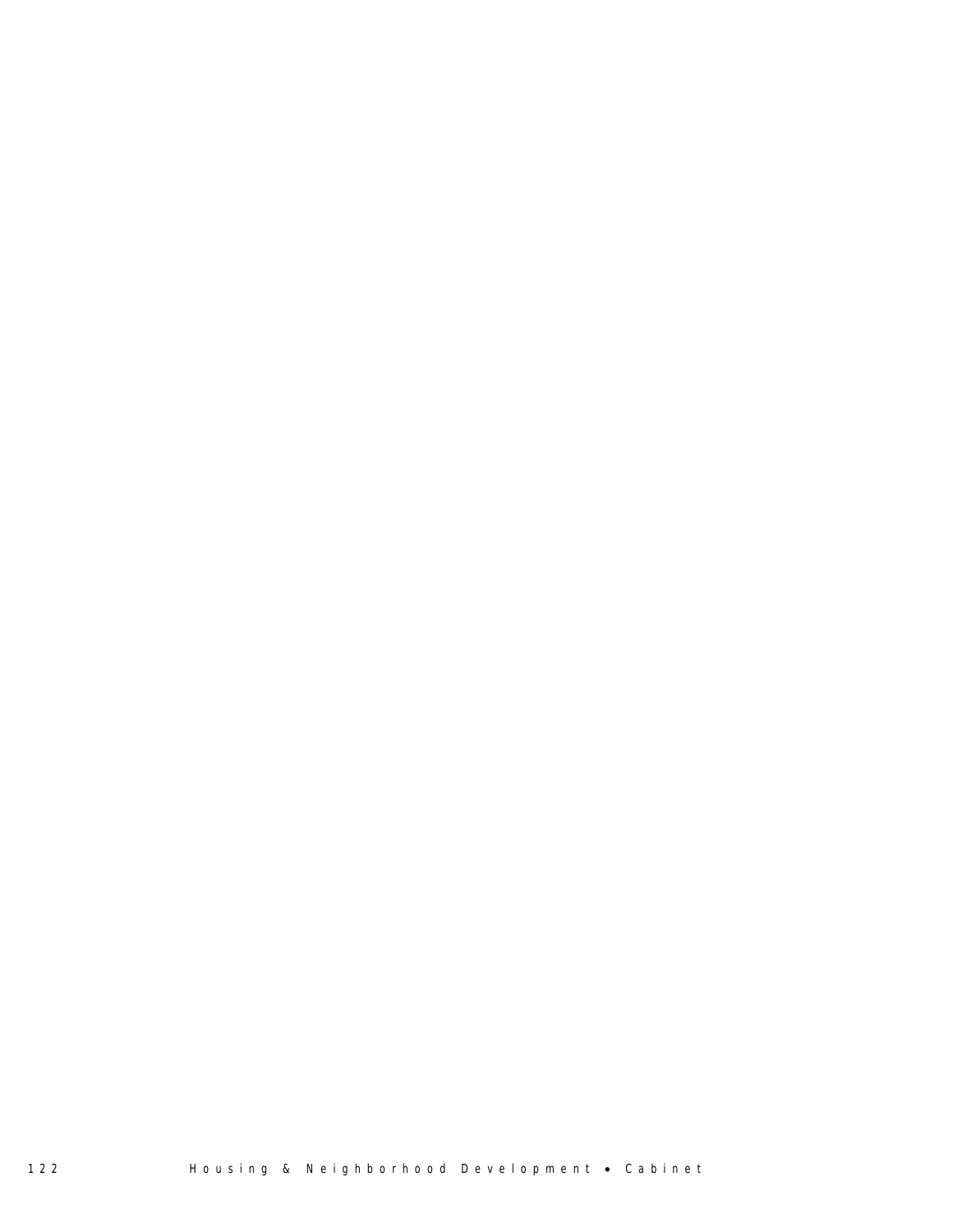# Housing & Neighborhood Development

### *Sheila Dillon, Chief of Housing & Neighborhood Development*

# *Cabinet Mission*

The Cabinet is committed to making Boston the most livable city in the nation by working with its many communities to build strong neighborhoods through the strategic investment of public resources.

| <b>Operating Budget</b>            | Program Name                                | Total Actual '13       | <b>Total Actual '14</b> | Total Approp '15       | <b>Total Budget '16</b> |
|------------------------------------|---------------------------------------------|------------------------|-------------------------|------------------------|-------------------------|
|                                    | Leading the Way<br>Neighborhood Development | 5.000.000<br>3,875,851 | 5,500,000<br>4.078.249  | 5,500,000<br>4,501,494 | 0<br>11,760,265         |
|                                    | <b>Total</b>                                | 8,875,851              | 9,578,249               | 10,001,494             | 11,760,265              |
| <b>Capital Budget Expenditures</b> |                                             | Actual '13             | Actual '14              | <b>Estimated '15</b>   | Projected '16           |
|                                    | Neighborhood Development                    | .999.536               | 1.394.053               | 1.915.000              | 1,083,000               |
|                                    | Total                                       | 1,999,536              | 1,394,053               | 1.915.000              | 1,083,000               |
| <b>External Funds Expenditures</b> |                                             | Total Actual '13       | <b>Total Actual '14</b> | Total Approp '15       | <b>Total Budget '16</b> |
|                                    | Neighborhood Development                    | 64.421.665             | 69.971.904              | 70.413.646             | 79.124.745              |
|                                    | <b>Total</b>                                | 64,421,665             | 69,971,904              | 70,413,646             | 79,124,745              |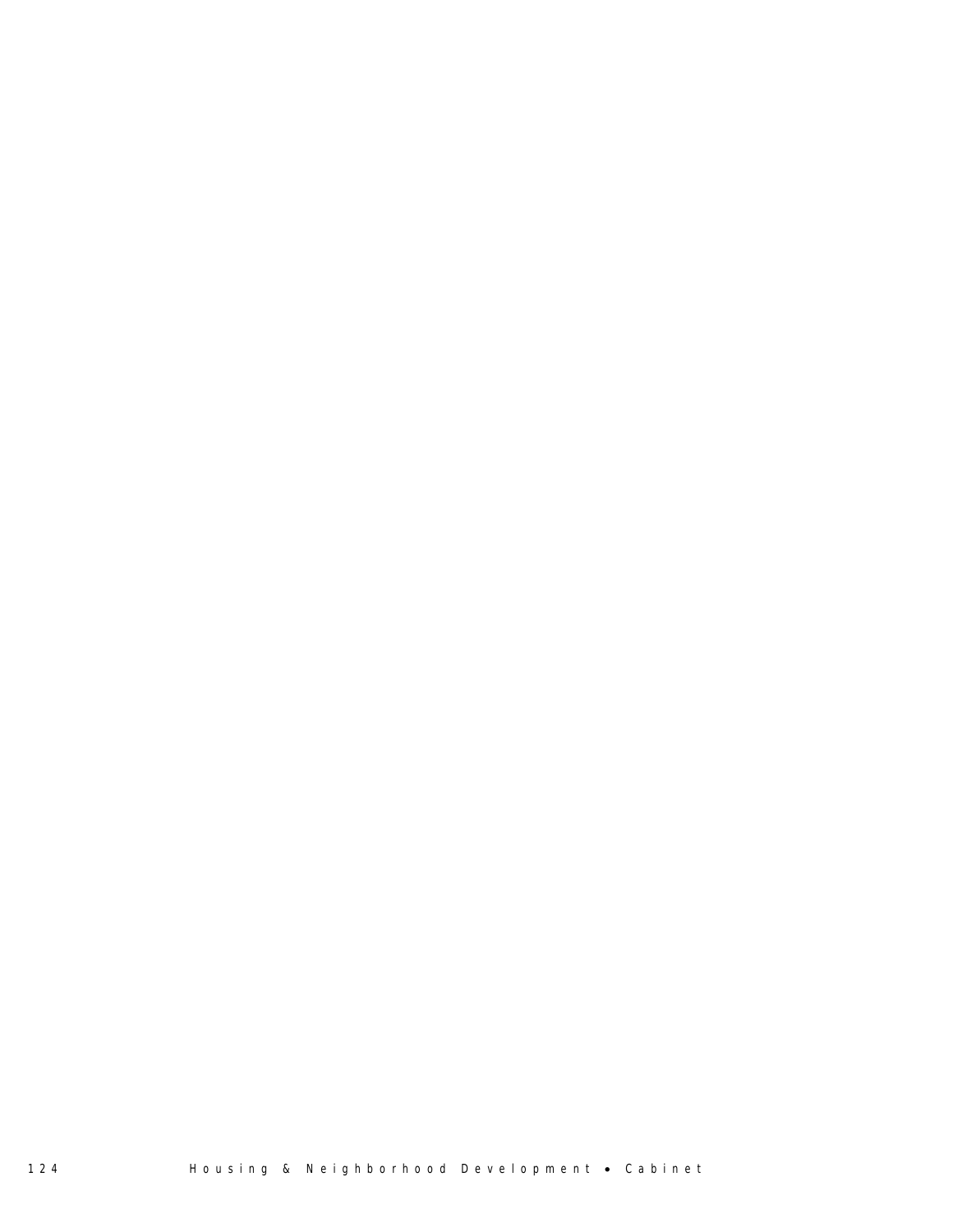# Leading the Way Operating Budget

# *Appropriation 189*

## *Department Mission*

The mission of the Leading the Way (LTW) campaign was to expand and protect Boston's housing supply and stabilize neighborhoods adversely affected by the economic downturn and foreclosure boom. The campaign focused all of the City's housing agencies around a strategy to address Boston's housing needs in four key areas: 1) Housing Boston's workforce through new production and enhanced access to the market; 2) Preventing foreclosures and mitigating the negative effects of foreclosures on Boston's neighborhoods; 3) Reversing the rise in homelessness, and 4) Preserving and stabilizing the rental housing stock.

In 2014, Mayor Walsh announced his Boston 2030 plan which outlines a new comprehensive approach to accommodating Boston's complex housing needs over the next 15 years. Funding committed for the new plan has been renamed the "Housing 2030 Fund" which is now included under the Neighborhood Development Operating Budget in "Program 3: Housing Development and Services."

| <b>Operating Budget</b> | Program Name                                                         | Total Actual '13       | <b>Total Actual '14</b> | Total Approp '15 | <b>Total Budget '16</b> |
|-------------------------|----------------------------------------------------------------------|------------------------|-------------------------|------------------|-------------------------|
|                         | Housing Production and Access<br>Housing & Neighborhood Preservation | 2,500,000<br>2,500,000 | 5,500,000               | 5,500,000        |                         |
|                         | Total                                                                | 5,000,000              | 5,500,000               | <i>5,500,000</i> | 0                       |
|                         |                                                                      |                        |                         |                  |                         |
|                         |                                                                      |                        |                         |                  |                         |
| <b>Operating Budget</b> |                                                                      | Actual '13             | Actual '14              | Approp '15       | <b>Budget '16</b>       |
|                         | <b>Personnel Services</b><br>Non Personnel                           | $\Omega$<br>5,000,000  | 5,500,000               | 5,500,000        |                         |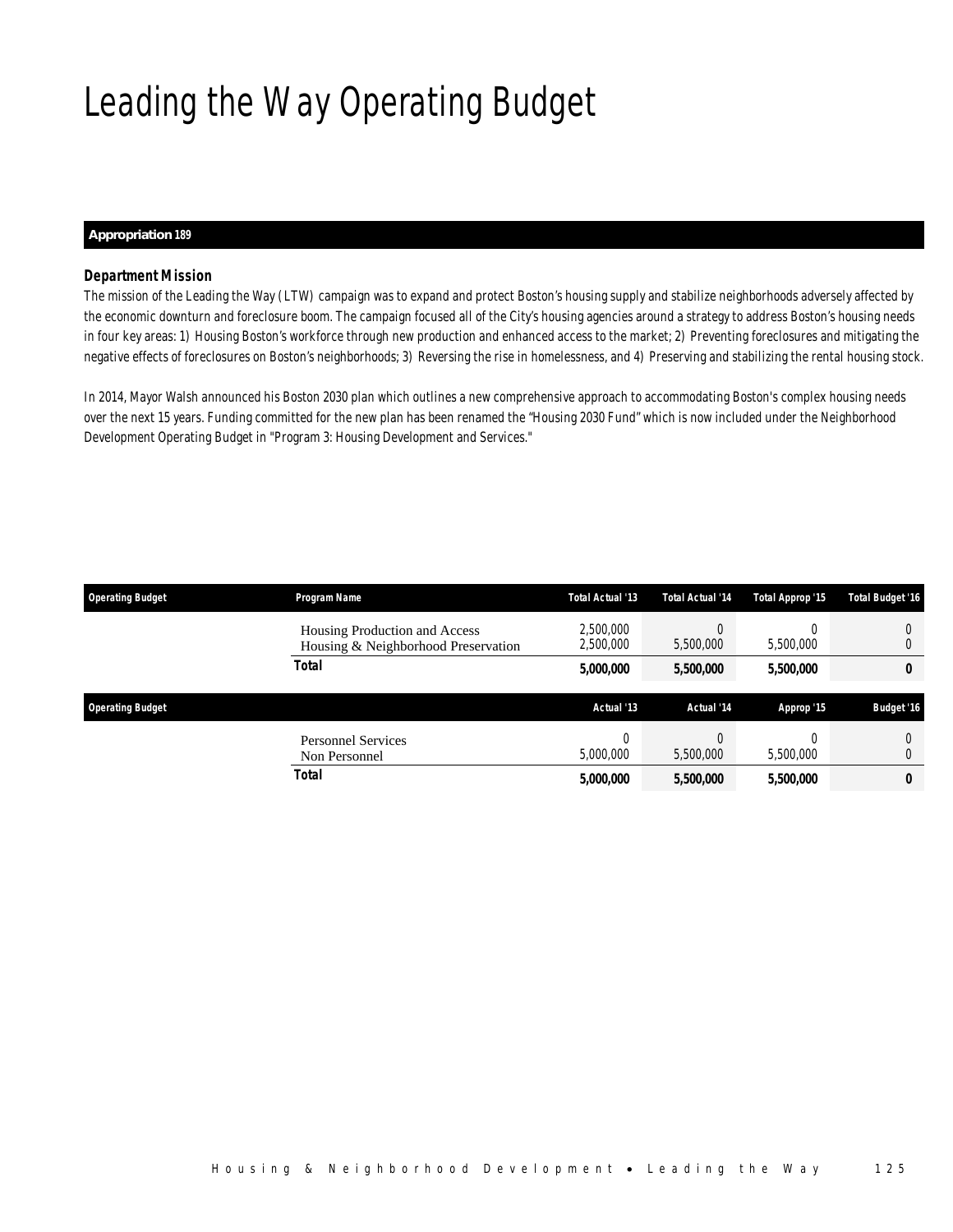126 Housing & Neighborhood Development • Leading the Way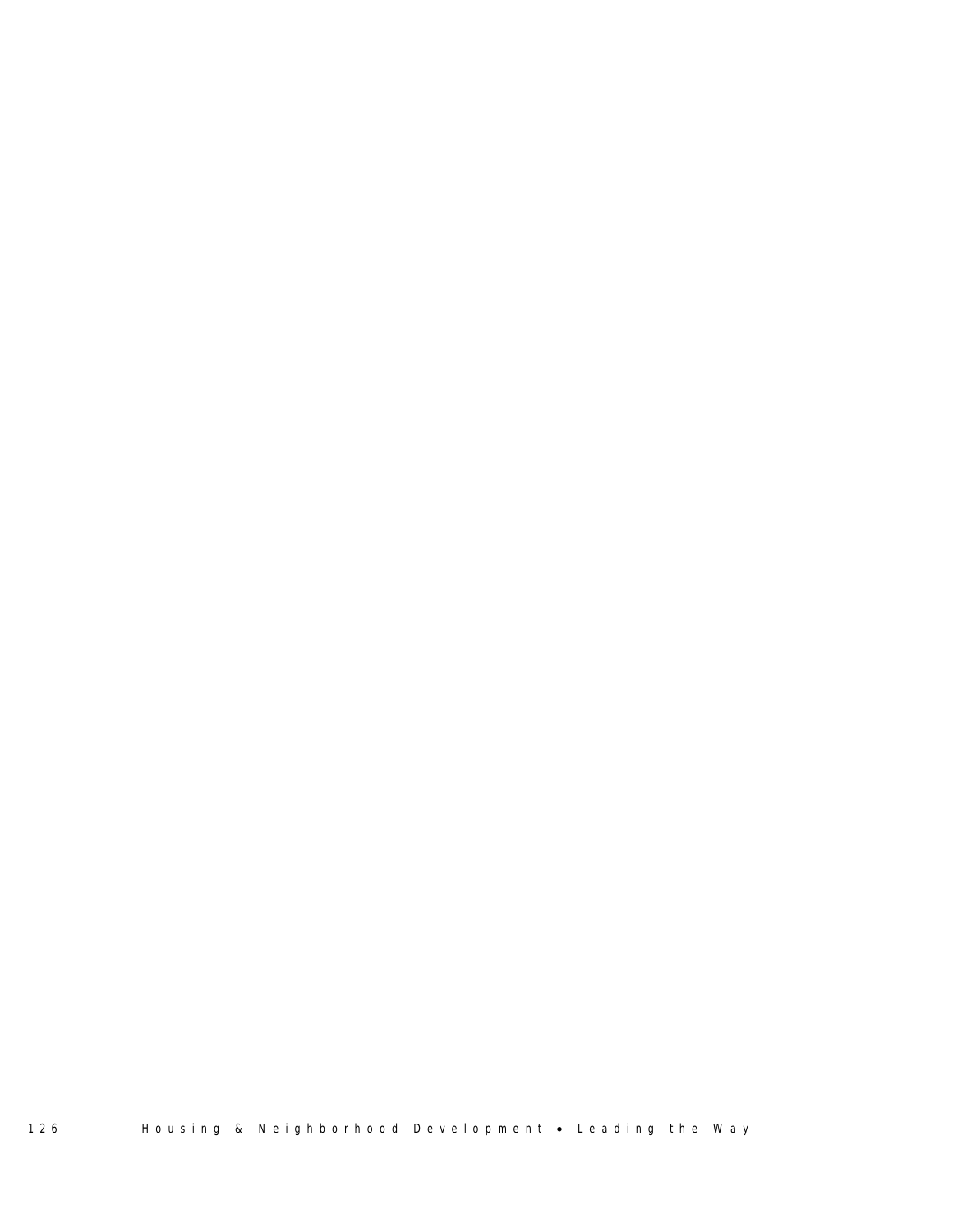# Neighborhood Development Operating Budget

### *Sheila Dillon, Chief of Housing & Neighborhood Development, Appropriation 188*

# *Department Mission*

The Cabinet is committed to making Boston the most livable city in the nation by working with its many communities to build strong neighborhoods through the strategic investment of public resources. In 2014, Mayor Walsh announced his Boston 2030 plan which outlines a new comprehensive approach to accommodating Boston's complex housing needs over the next 15 years. Funding committed for the new plan has been renamed the "Housing 2030 Fund" which is now included in the Neighborhood Development Operating Budget in "Program 3. Housing Development and Services."

### *Selected Performance Strategies*

*Real Estate Management & Sales* 

- To dispose of tax-foreclosed and surplus property.
- To ensure city-owned real estate meets community objectives.
- To manage tax-foreclosed and surplus property.

### *Housing Development & Services*

- To assist existing homeowners in retaining their homes.
- To assist tenants & landlords to preserve their tenancies.
- To create and preserve affordable housing through direct funding.
- To ensure growth & affordability in Boston's housing market.
- To foster homeownership in Boston neighborhoods.
- To help homeowners improve their homes and communities.
- To provide assistance towards ending homelessness in Boston.

### *Business Services*

- To create jobs and help open new businesses.
- To enhance Boston Main Streets.
- To improve business assistance tools and services.
- To improve customer service for businesses.

| <b>Operating Budget</b>      | Program Name                                                                                                            | Total Actual '13                                          | <b>Total Actual '14</b>                                   | Total Approp '15                                          | <b>Total Budget '16</b>                                      |
|------------------------------|-------------------------------------------------------------------------------------------------------------------------|-----------------------------------------------------------|-----------------------------------------------------------|-----------------------------------------------------------|--------------------------------------------------------------|
|                              | Administration<br>Real Estate Management & Sales<br>Housing Development & Services<br><b>Business Services</b><br>Total | 1.537.647<br>1,357,404<br>791,083<br>189,717<br>3,875,851 | 1.501.354<br>1,601,574<br>872.769<br>102,552<br>4,078,249 | 1.603.229<br>1,807,714<br>548,470<br>542,081<br>4,501,494 | 1,692,244<br>1,661,366<br>7,866,148<br>540,507<br>11,760,265 |
| <b>External Funds Budget</b> | <b>Fund Name</b>                                                                                                        | Total Actual '13                                          | Total Actual '14                                          | Total Approp '15                                          | <b>Total Budget '16</b>                                      |
|                              |                                                                                                                         |                                                           |                                                           |                                                           |                                                              |
|                              | Abandoned Property Rehab Grant<br>ARRA - CDBG                                                                           | 50.296<br>169.287                                         | 36,276                                                    |                                                           | $\left($                                                     |
|                              | ARRA - Homeless Prevention & Rapid Re-<br>Housing                                                                       | 261.786                                                   | $\Omega$                                                  | 0                                                         | $\theta$                                                     |
|                              | ARRA - Neighborhood Stabilization<br>Program                                                                            | 2.130.178                                                 | 182,808                                                   | 0                                                         | $\theta$                                                     |
|                              | <b>BRA/HODAG Program Income</b>                                                                                         | 0                                                         | $\Omega$                                                  | 1.750.000                                                 | $\Omega$                                                     |
|                              | <b>Brownfields Economic Development</b><br>Initiative                                                                   | 225,871                                                   | 126,736                                                   | 50,334                                                    | 50,334                                                       |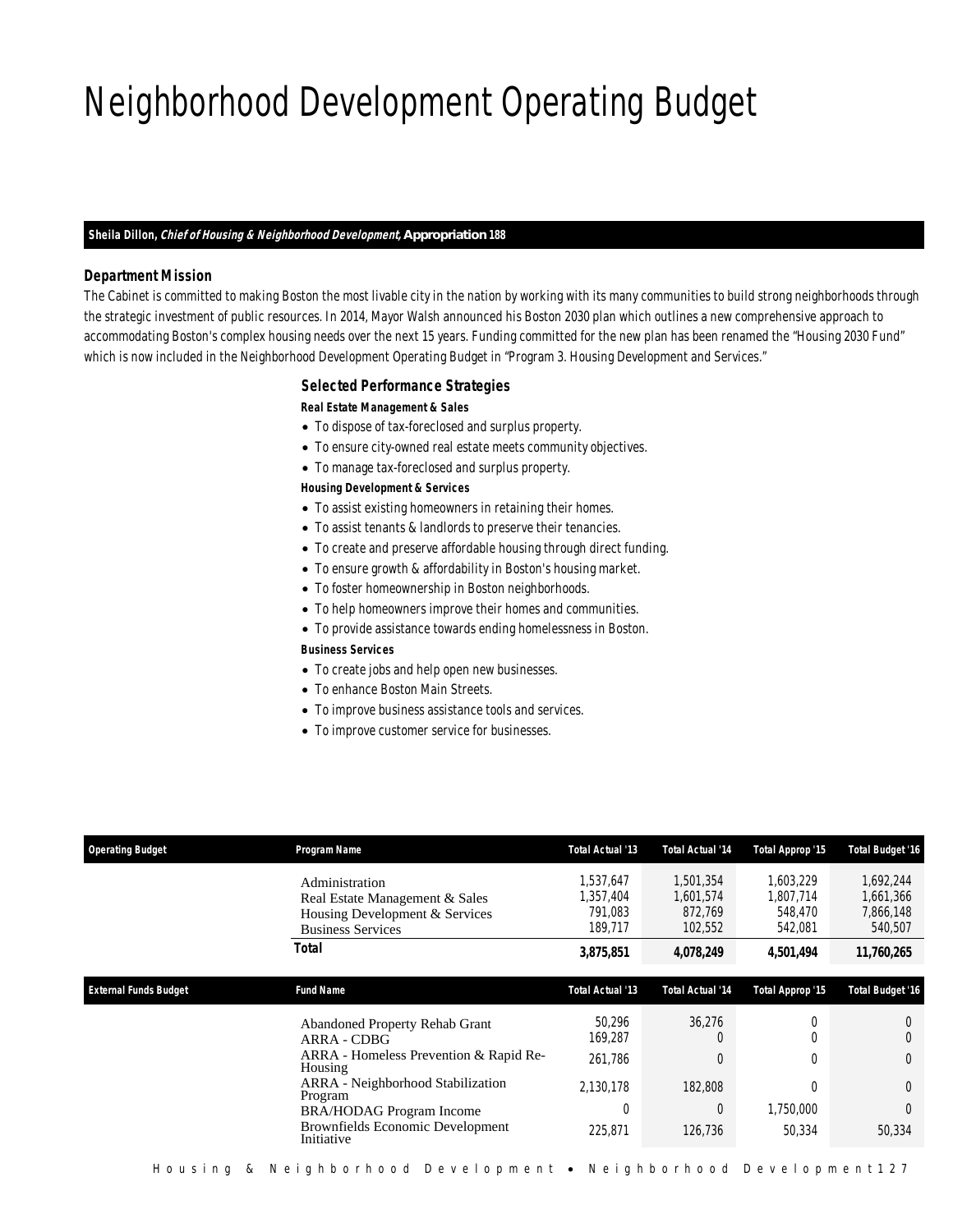|                                                           | Actual '13              | Actual '14            | Approp '15            | <b>Budget '16</b>         |
|-----------------------------------------------------------|-------------------------|-----------------------|-----------------------|---------------------------|
| Total                                                     | 64,421,665              | 69,971,904            | 70,413,646            | 79,124,745                |
| Triple Decker Initiative                                  | 0                       | 596,432               | 225,000               | 0                         |
| Section 108 (Unrestricted)                                | 0                       | 405.615               | 306.750               | 387,500                   |
| Section 108 (Emp Zone)                                    | 150,000                 | 0                     | $\Omega$              | $\left( \right)$          |
| Homelessness<br>Section 108 (Boston Invests in Growth II) | 3.239.910               | 245,254               | 5,000,000             | 5,000,000                 |
| Regional Network Innovations to End                       | 57.242                  | 56                    | $\Omega$              | $\Omega$                  |
| <b>Regional Foreclosure Education Grant</b><br>(COM)      | 129,331                 | 11,642                | 32,320                | 104,900                   |
| <b>OBD EDI EMP/Non EMP</b>                                | 638,614                 | 0                     | 0                     | $\Omega$                  |
| Neighborhood Stabilization Program<br>(State)             | 2,222,315               | 455,241               | 0                     | $\Omega$                  |
| Neighborhood Stabilization Program<br>(Federal)           | 217.659                 | 20,007                | 0                     | $\theta$                  |
| Neighborhood Development Fund                             | 939.613                 | 141.056               | 0                     | $\Omega$                  |
| <b>MassWorks</b>                                          | 0                       | 1,500,000             | 0                     | $\left( \right)$          |
| <b>Lead Paint Abatement</b>                               | 1,709,862               | 933,732               | 1,037,325             | 1,244,666                 |
| <b>Inclusionary Development Fund</b>                      | <sup>n</sup>            |                       | 0                     | 12,767,078                |
| <b>HOPWA</b>                                              | 1,894,116               | 1.955.758             | 2,245,539             | 2,715,215                 |
| HomeCorp                                                  | 16.054                  | 332.661               | 40.000                | $\left( \right)$          |
| <b>HOME</b>                                               | 4,265,810               | 10,579,215            | 5,124,339             | 4,599,018                 |
| <b>Emergency Solutions Grant</b><br>EPA/Brownfields       | 239,209                 | 410,709               | 0                     | 229,000                   |
| Continuum of Care                                         | 22,237,904<br>1,750,271 | 1,356,257             | 1,367,603             | 24, 163, 155<br>1,460,989 |
| <b>Community Challenge Planning Grant</b>                 | 47.151                  | 353,587<br>21.390.277 | 858,000<br>23.883.539 | $\Omega$                  |
| Grant                                                     | 2,661,794               | 10,378,811            | 6,378,100             | 2,236,032                 |
| Choice Neighborhood Implementation                        |                         |                       |                       |                           |
| <b>CDBG</b>                                               | 19,167,392              | 18,559,774            | 22,114,797            | 24,166,858                |

| <b>Operating Budget</b>                    | Actual '13            | Actual '14            | Approp '15            | <b>Budget '16</b>      |
|--------------------------------------------|-----------------------|-----------------------|-----------------------|------------------------|
| <b>Personnel Services</b><br>Non Personnel | 2,760,301<br>.115.550 | 2,891,282<br>.186.967 | 2,830,397<br>.671.097 | 2,989,821<br>8,770,444 |
| Total                                      | 3,875,851             | 4,078,249             | 4,501,494             | 11,760,265             |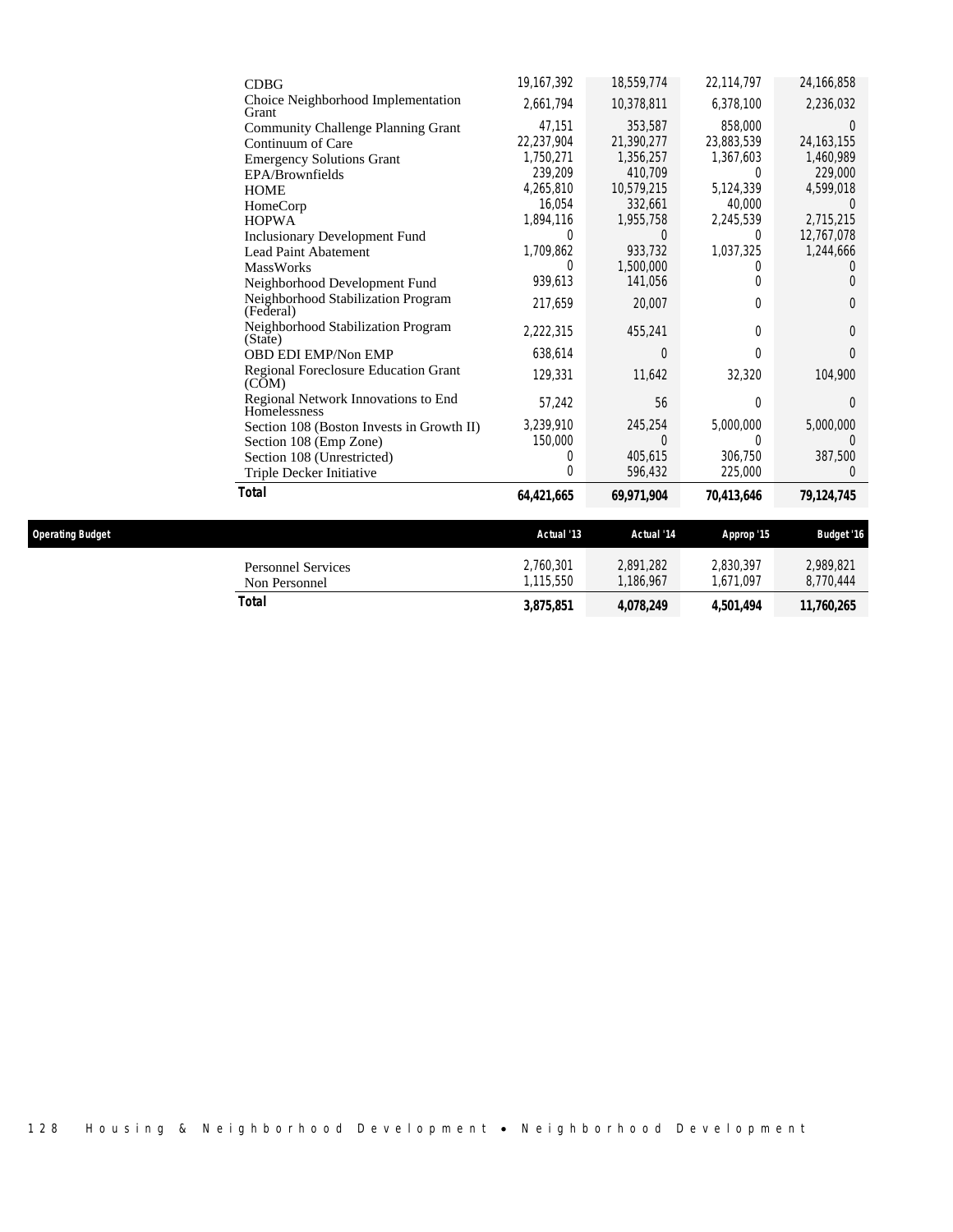# Neighborhood Development Operating Budget



# *Authorizing Statutes*

- Enabling Legislation, 1961 Mass. Acts ch. 642, §§ 1-3.
- Sale of Certain Surplus Property, 1982 Mass. Acts ch. 190, § 24; 1986 Mass. Acts ch. 701, § 4.
- Design Services, M.G.L.A. c. 7, § 38A 1/2.
- Public Works Construction, M.G.L.A. c. 30, § 39M.
- Building Construction, M.G.L.A. c. 149, §§ 44A-44J.
- Municipal Participation in Condominiums, M.G.L.A. c. 183A, § 20.
- Boston Urban Homestead Program, CBC Ord. §§ 8-2.1-8-2.8.
- Code Enforcement, M.G.L.A. c.40, § 21d; M.G.L.A. c. 270, § 16.
- Transfers of Property to Boston Redevelopment Authority, CBC St. 11 §§ 251, 255.
- Committee on Foreclosed Real Estate; Powers, CBC Ord. §§ 11-7.1-11-7.2; CBC St. 11 §§ 251, 255.
- 1994 Mass. Acts ch. 282; CBC Ord. § 10-2.1.

# *Description of Services*

The Department provides services and assistance through a wide variety of programs that are designed to improve the current housing stock of existing homeowners, promote homeownership, develop and preserve affordable housing, foster economically viable neighborhood business districts, and dispose of City-owned tax foreclosed and surplus property in a responsible manner.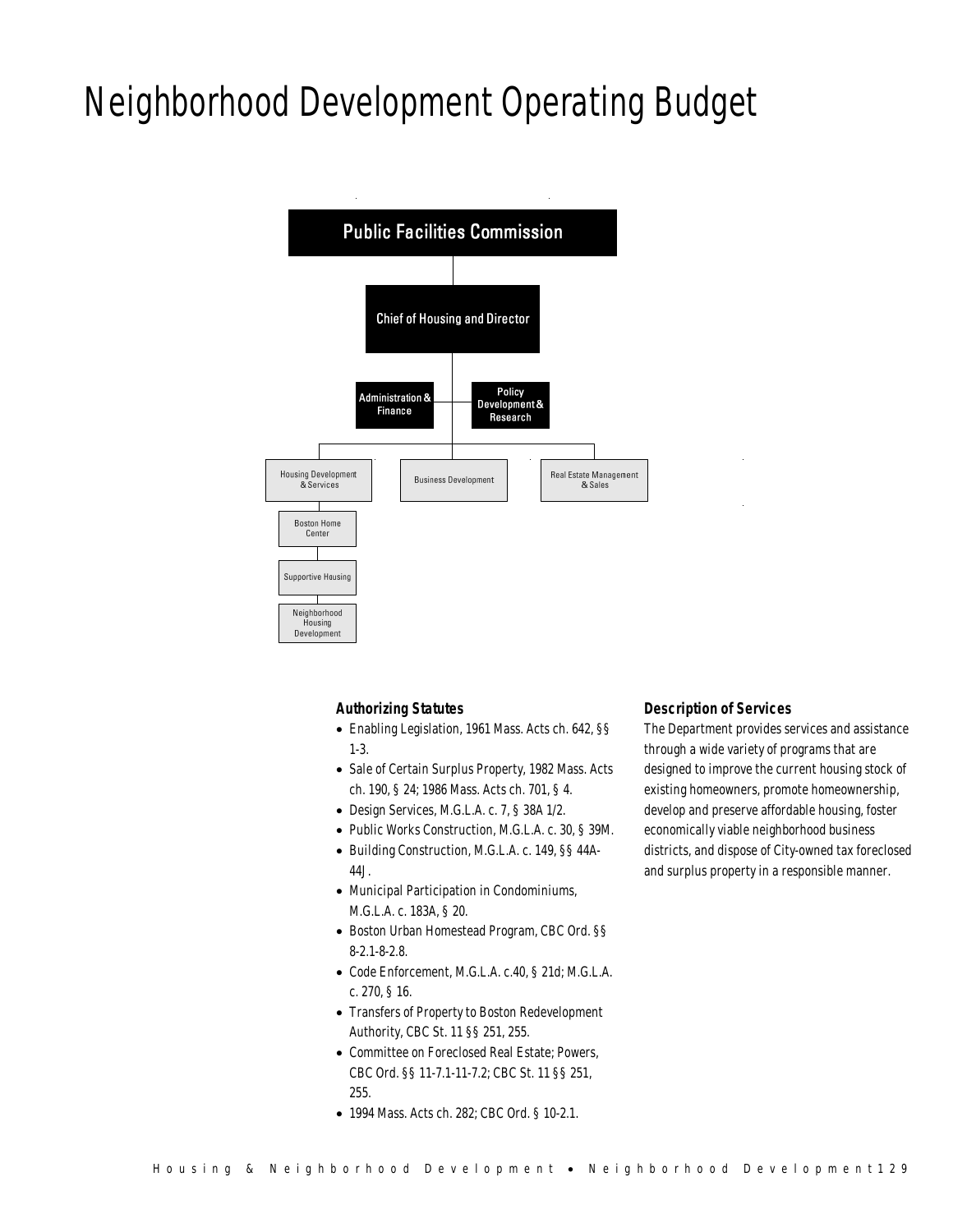# Department History

| <b>Personnel Services</b>       |                                                                                                                                                                                                                                                                                                      | FY13 Expenditure                                                                         | FY14 Expenditure                                                                          | FY15 Appropriation                                                                            | FY16 Adopted                                                                                | Inc/Dec 15 vs 16                                                                                                       |
|---------------------------------|------------------------------------------------------------------------------------------------------------------------------------------------------------------------------------------------------------------------------------------------------------------------------------------------------|------------------------------------------------------------------------------------------|-------------------------------------------------------------------------------------------|-----------------------------------------------------------------------------------------------|---------------------------------------------------------------------------------------------|------------------------------------------------------------------------------------------------------------------------|
|                                 | 51000 Permanent Employees<br>51100 Emergency Employees<br>51200 Overtime<br>51600 Unemployment Compensation<br>51700 Workers' Compensation<br><b>Total Personnel Services</b>                                                                                                                        | 2,748,144<br>0<br>$\overline{0}$<br>10,012<br>2,145<br>2,760,301                         | 2,876,101<br>$\mathbf 0$<br>$\mathbf 0$<br>14,641<br>540<br>2,891,282                     | 2,816,898<br>0<br>$\overline{0}$<br>11,000<br>2,499<br>2,830,397                              | 2,976,322<br>0<br>0<br>11,000<br>2,499<br>2,989,821                                         | 159,424<br>$\Omega$<br>$\overline{0}$<br>$\theta$<br>$\Omega$<br>159,424                                               |
| <b>Contractual Services</b>     |                                                                                                                                                                                                                                                                                                      | FY13 Expenditure                                                                         | FY14 Expenditure                                                                          | FY15 Appropriation                                                                            | FY16 Adopted                                                                                | Inc/Dec 15 vs 16                                                                                                       |
|                                 | 52100 Communications<br>52200 Utilities<br>52400 Snow Removal<br>52500 Garbage/Waste Removal<br>52600 Repairs Buildings & Structures<br>52700 Repairs & Service of Equipment<br>52800 Transportation of Persons<br>52900 Contracted Services<br><b>Total Contractual Services</b>                    | 105,625<br>64,881<br>48,161<br>6,856<br>133,450<br>16,042<br>6,446<br>567,456<br>948,917 | 57,322<br>48,765<br>37,717<br>9,150<br>212,211<br>34,240<br>6,815<br>678,795<br>1,085,015 | 56,500<br>103,944<br>45,000<br>10,050<br>202,522<br>27,150<br>7,187<br>1,048,622<br>1,500,975 | 49,736<br>111,251<br>41,490<br>10,050<br>106,202<br>24,945<br>7,560<br>987,150<br>1,338,384 | $-6,764$<br>7,307<br>$-3,510$<br>$\mathbf 0$<br>$-96,320$<br>$-2,205$<br>373<br>$-61,472$<br>$-162,591$                |
| <b>Supplies &amp; Materials</b> |                                                                                                                                                                                                                                                                                                      | FY13 Expenditure                                                                         | FY14 Expenditure                                                                          | FY15 Appropriation                                                                            | FY16 Adopted                                                                                | Inc/Dec 15 vs 16                                                                                                       |
|                                 | 53000 Auto Energy Supplies<br>53200 Food Supplies<br>53400 Custodial Supplies<br>53500 Med, Dental, & Hosp Supply<br>53600 Office Supplies and Materials<br>53700 Clothing Allowance<br>53800 Educational Supplies & Mat<br>53900 Misc Supplies & Materials<br><b>Total Supplies &amp; Materials</b> | 1,988<br>8,050<br>0<br>$\mathbf 0$<br>25,670<br>0<br>$\overline{0}$<br>14,762<br>50,470  | 332<br>11,268<br>0<br>$\mathbf 0$<br>22,948<br>0<br>$\mathbf 0$<br>9,720<br>44,268        | 2,368<br>6,685<br>0<br>$\mathbf 0$<br>26,800<br>0<br>$\overline{0}$<br>13,625<br>49,478       | 2,156<br>6,685<br>0<br>0<br>25,800<br>0<br>$\Omega$<br>12,625<br>47,266                     | $-212$<br>$\mathbf 0$<br>$\overline{0}$<br>$\mathbf{0}$<br>$-1,000$<br>$\mathbf 0$<br>$\Omega$<br>$-1,000$<br>$-2,212$ |
| <b>Current Chgs &amp; Oblig</b> |                                                                                                                                                                                                                                                                                                      | FY13 Expenditure                                                                         | FY14 Expenditure                                                                          | FY15 Appropriation                                                                            | FY16 Adopted                                                                                | Inc/Dec 15 vs 16                                                                                                       |
|                                 | 54300 Workers' Comp Medical<br>54400 Legal Liabilities<br>54500 Aid To Veterans<br>54600 Current Charges H&I<br>54700 Indemnification<br>54900 Other Current Charges<br>Total Current Chgs & Oblig                                                                                                   | 2,619<br>472<br>0<br>0<br>$\Omega$<br>110,806<br>113,897                                 | 939<br>6,854<br>$\mathbf 0$<br>$\boldsymbol{0}$<br>$\Omega$<br>36,478<br>44,271           | 900<br>4,000<br>$\overline{0}$<br>0<br>$\Omega$<br>106,875<br>111,775                         | 900<br>4,000<br>$\Omega$<br>0<br>$\Omega$<br>121,025<br>125,925                             | 0<br>$\mathbf 0$<br>$\Omega$<br>$\mathbf{0}$<br>$\Omega$<br>14,150<br>14,150                                           |
| Equipment                       |                                                                                                                                                                                                                                                                                                      | FY13 Expenditure                                                                         | FY14 Expenditure                                                                          | FY15 Appropriation                                                                            | FY16 Adopted                                                                                | Inc/Dec 15 vs 16                                                                                                       |
|                                 | 55000 Automotive Equipment<br>55400 Lease/Purchase<br>55600 Office Furniture & Equipment<br>55900 Misc Equipment<br><b>Total Equipment</b>                                                                                                                                                           | $\boldsymbol{0}$<br>0<br>$\boldsymbol{0}$<br>2,266<br>2,266                              | $\boldsymbol{0}$<br>3,934<br>0<br>9,479<br>13,413                                         | $\mathbf 0$<br>7,869<br>0<br>1,000<br>8,869                                                   | $\mathbf 0$<br>7,869<br>0<br>1,000<br>8,869                                                 | $\mathbf 0$<br>$\Omega$<br>$\mathbf 0$<br>$\mathbf 0$<br>0                                                             |
| Other                           |                                                                                                                                                                                                                                                                                                      | FY13 Expenditure                                                                         | FY14 Expenditure                                                                          | FY15 Appropriation                                                                            | FY16 Adopted                                                                                | Inc/Dec 15 vs 16                                                                                                       |
|                                 | 56200 Special Appropriation<br>57200 Structures & Improvements<br>58000 Land & Non-Structure<br><b>Total Other</b>                                                                                                                                                                                   | 0<br>0<br>0<br>0                                                                         | 0<br>0<br>$\boldsymbol{0}$<br>0                                                           | 0<br>0<br>0<br>0                                                                              | 7,250,000<br>0<br>0<br>7,250,000                                                            | 7,250,000<br>$\Omega$<br>7,250,000                                                                                     |
|                                 | <b>Grand Total</b>                                                                                                                                                                                                                                                                                   | 3,875,851                                                                                | 4,078,249                                                                                 | 4,501,494                                                                                     | 11,760,265                                                                                  | 7,258,771                                                                                                              |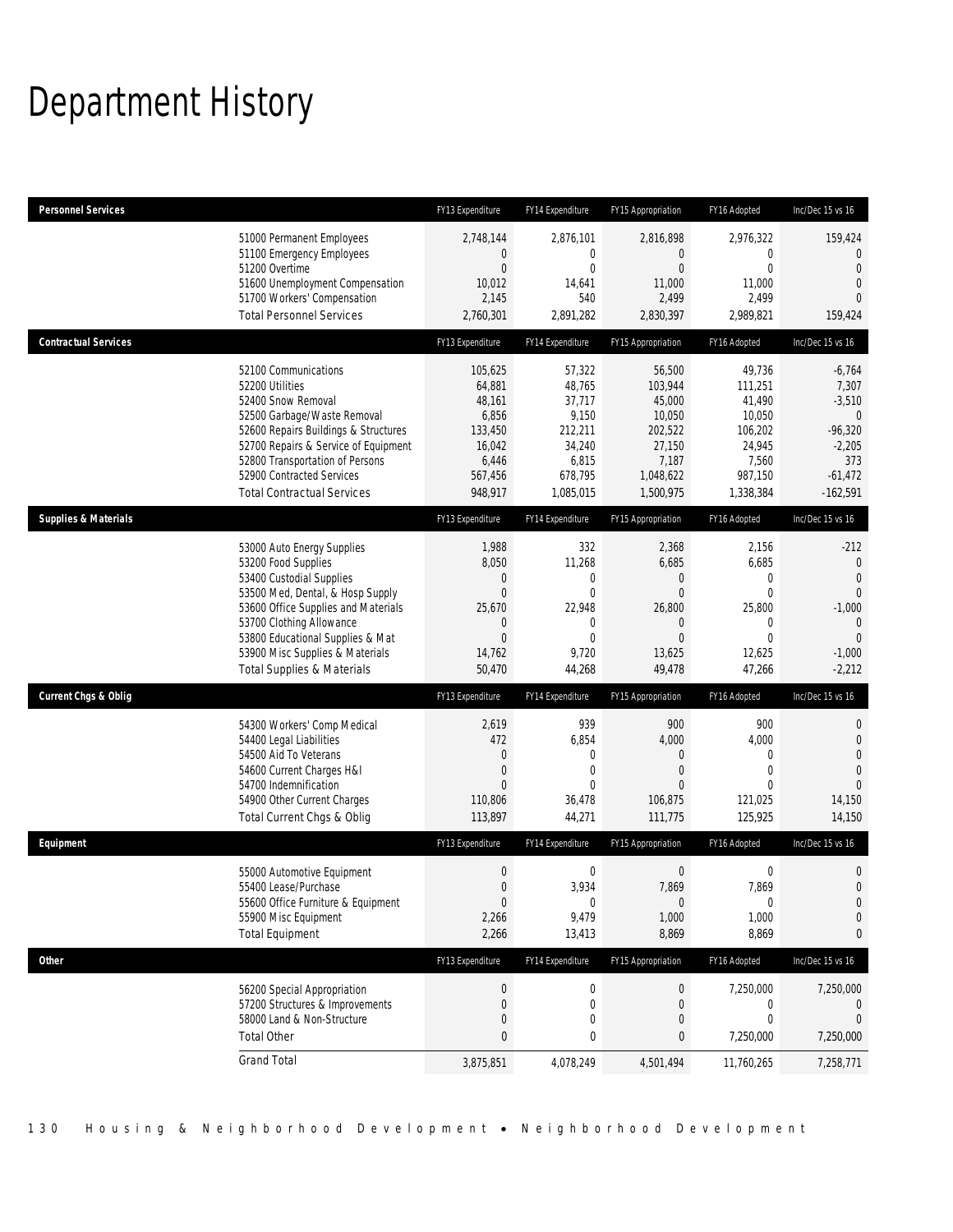# Department Personnel

| Title                             | Union<br>Code   | Grade     | Position | FY16 Salary | Title                            | Union<br>Code   | Grade | Position | FY16 Salary |
|-----------------------------------|-----------------|-----------|----------|-------------|----------------------------------|-----------------|-------|----------|-------------|
|                                   |                 |           |          |             |                                  |                 |       |          |             |
| Accountant                        | SU <sub>2</sub> | 21        | 0.25     | 17,571      | Legal Secretary                  | EXM             | 18    | 0.25     | 13,022      |
| <b>Accounting Manager</b>         | SU <sub>2</sub> | 22        | 0.25     | 20,136      | Loan Monitor                     | SU <sub>2</sub> | 19    | 0.50     | 31,898      |
| Admin Assistant                   | <b>EXM</b>      | 19        | 0.74     | 41,066      | Manager Of Research & Dev        | SU <sub>2</sub> | 23    | 0.25     | 21,765      |
| Admin Services Manager            | SU <sub>2</sub> | 21        | 0.25     | 18,630      | Neighborhood Business Manager    | SU <sub>2</sub> | 22    | 0.10     | 7,299       |
| Asset Manager                     | SU <sub>2</sub> | 21        | 0.25     | 18,630      | Network Admin                    | SU <sub>2</sub> | 22    | 0.25     | 20,136      |
| <b>Assistant Director</b>         | <b>EXM</b>      | 26        | 1.17     | 110,821     | <b>Operations Manager</b>        | EXM             | 25    | 1.02     | 91,217      |
| <b>Assoc Deputy Director</b>      | <b>EXM</b>      | 28        | 0.25     | 28,533      | <b>Operations Specialist</b>     | SU <sub>2</sub> | 26    | 0.02     | 2,200       |
| Asst Dir for Compliance-Loans     | EXM             | 26        | 0.25     | 20,047      | Policy Advisor                   | EXM             | 28    | 0.25     | 28,533      |
| <b>Asst Director</b>              | EXM             | 26        | 0.20     | 19,512      | Procurement Officer              | SU <sub>2</sub> | 20    | 0.25     | 17,237      |
| <b>Board Member Appeals</b>       | <b>EXO</b>      | <b>NG</b> | 3.00     | 2,346       | Prog Asst                        | SU <sub>2</sub> | 19    | 2.06     | 128,379     |
| <b>Budget Manager</b>             | SU <sub>2</sub> | 22        | 0.25     | 20,136      | Program Assistant (MultiLingual) | SU <sub>2</sub> | 20    | 0.03     | 1,419       |
| Clearinghouse & Inventory Manager | SU <sub>2</sub> | 22        | 1.00     | 80,543      | Program Manager                  | SU <sub>2</sub> | 21    | 1.80     | 129,526     |
| Communication Spec                | <b>EXM</b>      | 22        | 0.25     | 17,822      | Project Manager                  | SU <sub>2</sub> | 21    | 2.40     | 178,844     |
| <b>Compliance Monitor</b>         | SU <sub>2</sub> | 20        | 0.10     | 6,895       | Property Mgmt                    | SU <sub>2</sub> | 22    | 4.00     | 317,394     |
| Compliance Officer                | SU <sub>2</sub> | 21        | 0.10     | 7,452       | Reasearch & Development Analyst  | SU <sub>2</sub> | 21    | 0.25     | 12,747      |
| Computer Specialist               | SU <sub>2</sub> | 20        | 0.50     | 34,473      | Records Manager                  | SU <sub>2</sub> | 21    | 0.25     | 18,630      |
| <b>Construction Manager</b>       | SU <sub>2</sub> | 23        | 0.40     | 32,758      | Secretary                        | SU <sub>2</sub> | 17    | 0.50     | 18,053      |
| Controller                        | <b>EXM</b>      | 27        | 0.25     | 26,381      | Senior Account Specialist        | SU <sub>2</sub> | 21    | 0.25     | 18,630      |
| <b>Construction Specialist I</b>  | SU <sub>2</sub> | 20        | 1.22     | 82,109      | Senior Asset Manager             | SU <sub>2</sub> | 24    | 0.25     | 16,456      |
| Deputy Director                   | <b>EXM</b>      | 27        | 0.50     | 52,762      | Spec Asstistant                  | EXM             | 25    | 0.25     | 22,550      |
| Deputy Director                   | EXM             | 29        | 2.35     | 266,832     | Special Assistant                | EXM             | 22    | 0.25     | 17,822      |
| Design Services Manager           | SU <sub>2</sub> | 24        | 0.02     | 1,835       | Sr Adm Services Clerk (DND)      | SU <sub>2</sub> | 18    | 0.25     | 14,758      |
| Digital Cartographer              | SU <sub>2</sub> | 22        | 0.25     | 20,136      | Sr Budget Manager                | SU <sub>2</sub> | 24    | 0.25     | 23,527      |
| Director                          | CDH             | <b>NG</b> | 1.00     | 139,459     | Sr Business Manager              | SU <sub>2</sub> | 23    | 0.02     | 1,741       |
| Director of Legal Unit            | <b>EXM</b>      | 28        | 0.25     | 28,533      | Sr Communications Spec           | <b>EXM</b>      | 24    | 0.25     | 20,849      |
| Director of Marketing             | EXM             | 28        | 0.25     | 28,533      | Sr Compliance Officer            | SU <sub>2</sub> | 22    | 0.10     | 6,226       |
| Director of Operations            | <b>EXM</b>      | 29        | 1.00     | 117,200     | Sr Developer                     | SU4             | 24    | 0.25     | 22,006      |
| Dir-Public/Media Relations        | <b>EXM</b>      | 28        | 1.00     | 114,134     | Sr Housing Develop Officer       | SU <sub>2</sub> | 24    | 0.30     | 28,232      |
| Finance Manager                   | SU <sub>2</sub> | 22        | 0.25     | 20,136      | Sr Neigh Business Mgr            | SU <sub>2</sub> | 24    | 0.02     | 1,882       |
| <b>Financial Analyst</b>          | SU <sub>2</sub> | 19        | 0.25     | 15,949      | Sr Program Manager               | SU <sub>2</sub> | 23    | 0.42     | 31,327      |
| <b>HMIS Administrator</b>         | SU <sub>2</sub> | 23        | 0.30     | 26,118      | Sr Project Manager               | SU <sub>2</sub> | 23    | 3.22     | 280,330     |
| <b>HMIS Coordinator</b>           | SU <sub>2</sub> | 21        | 0.30     | 18,811      | Sr Project Manager               | SU <sub>2</sub> | 24    | 0.50     | 47,054      |
| Housing Development Officer       | SU <sub>2</sub> | 22        | 0.25     | 19,068      | Sr Research & Devel Anylst       | SU <sub>2</sub> | 22    | 0.25     | 17,059      |
| Innovation & Systems Manager      | SU <sub>2</sub> | 24        | 0.02     | 1,882       | Sr Staff Attorney                | <b>EXM</b>      | 26    | 0.25     | 22,337      |
|                                   |                 |           |          |             | <b>Total</b>                     |                 |       | 40       | 3,108,333   |

| <b>FY16 Total Request</b> | 2,976,322  |
|---------------------------|------------|
| Salary Savings            | $-151,661$ |
| Chargebacks               |            |
| Other                     | 19,650     |
| Differential Payments     | U          |
| <b>Adjustments</b>        |            |
|                           |            |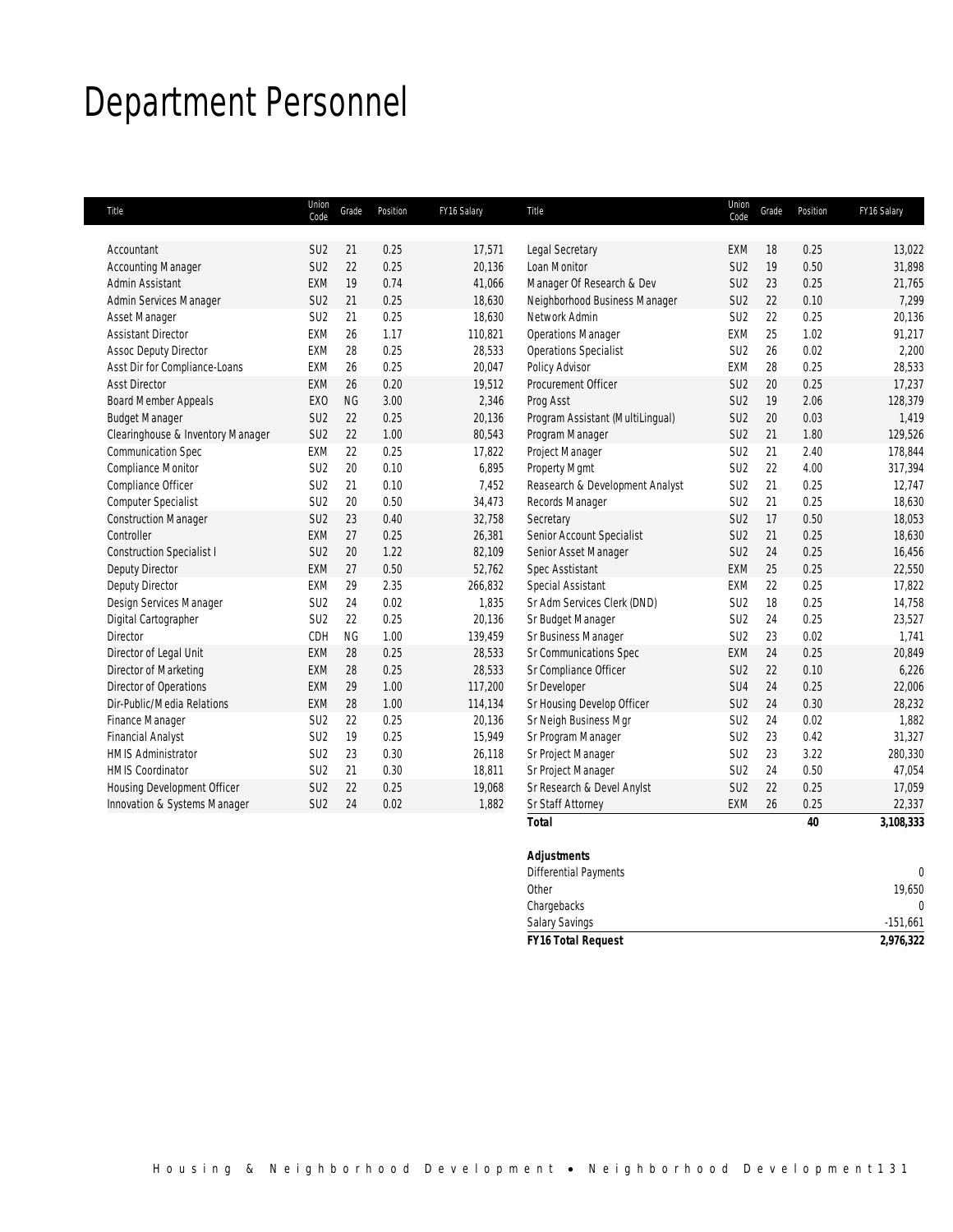# External Funds History

| <b>Personnel Services</b>       |                                                                                                                                                                                                                                                                                                            | FY13 Expenditure                                                                                                                         | FY14 Expenditure                                                                                                                          | FY15 Appropriation                                                                                                                                        | FY16 Adopted                                                                                                                                         | Inc/Dec 15 vs 16                                                                                                                                    |
|---------------------------------|------------------------------------------------------------------------------------------------------------------------------------------------------------------------------------------------------------------------------------------------------------------------------------------------------------|------------------------------------------------------------------------------------------------------------------------------------------|-------------------------------------------------------------------------------------------------------------------------------------------|-----------------------------------------------------------------------------------------------------------------------------------------------------------|------------------------------------------------------------------------------------------------------------------------------------------------------|-----------------------------------------------------------------------------------------------------------------------------------------------------|
|                                 | 51000 Permanent Employees<br>51100 Emergency Employees<br>51200 Overtime<br>51300 Part Time Employees<br>51400 Health Insurance<br>51500 Pension & Annunity<br>51600 Unemployment Compensation<br>51700 Workers' Compensation<br>51800 Indirect Costs<br>51900 Medicare<br><b>Total Personnel Services</b> | 8,439,575<br>0<br>$\overline{0}$<br>$\Omega$<br>1.156.649<br>708,346<br>$\mathbf 0$<br>$\overline{0}$<br>23,138<br>102,859<br>10,430,567 | 8,429,629<br>8,701<br>$\mathbf 0$<br>$\theta$<br>1,131,309<br>503,999<br>$\mathbf 0$<br>$\overline{0}$<br>254,830<br>91,664<br>10,420,132 | 9,156,046<br>$\theta$<br>$\boldsymbol{0}$<br>$\theta$<br>1.251.659<br>819,267<br>$\mathbf 0$<br>$\boldsymbol{0}$<br>$\mathbf{0}$<br>131,995<br>11,358,967 | 9,188,812<br>$\mathbf{0}$<br>$\mathbf{0}$<br>$\Omega$<br>1,231,644<br>806,468<br>$\mathbf{0}$<br>$\overline{0}$<br>$\Omega$<br>129,511<br>11,356,435 | 32,766<br>$\overline{0}$<br>$\overline{0}$<br>$\Omega$<br>$-20,015$<br>$-12,799$<br>$\mathbf 0$<br>$\mathbf{0}$<br>$\Omega$<br>$-2,484$<br>$-2,532$ |
| <b>Contractual Services</b>     |                                                                                                                                                                                                                                                                                                            | FY13 Expenditure                                                                                                                         | FY14 Expenditure                                                                                                                          | FY15 Appropriation                                                                                                                                        | FY16 Adopted                                                                                                                                         | Inc/Dec 15 vs 16                                                                                                                                    |
|                                 | 52100 Communications<br>52200 Utilities<br>52400 Snow Removal<br>52500 Garbage/Waste Removal<br>52600 Repairs Buildings & Structures<br>52700 Repairs & Service of Equipment<br>52800 Transportation of Persons<br>52900 Contracted Services<br><b>Total Contractual Services</b>                          | 46,424<br>134,404<br>1,816<br>4,307<br>60,798<br>14,968<br>31,436<br>53,537,922<br>53,832,075                                            | 56,114<br>76,039<br>$\mathbf{0}$<br>1,799<br>74,919<br>5,498<br>32,497<br>59,118,416<br>59,365,282                                        | 56,900<br>124,700<br>$\mathbf{0}$<br>5,080<br>239,107<br>24,300<br>68,375<br>58,113,811<br>58,632,273                                                     | 53,204<br>124,700<br>$\mathbf{0}$<br>5,080<br>222,607<br>24,300<br>51,638<br>66,853,114<br>67,334,643                                                | $-3,696$<br>$\mathbf{0}$<br>$\mathbf{0}$<br>$\Omega$<br>$-16,500$<br>$\Omega$<br>$-16,737$<br>8,739,303<br>8,702,370                                |
| <b>Supplies &amp; Materials</b> |                                                                                                                                                                                                                                                                                                            | FY13 Expenditure                                                                                                                         | FY14 Expenditure                                                                                                                          | FY15 Appropriation                                                                                                                                        | FY16 Adopted                                                                                                                                         | Inc/Dec 15 vs 16                                                                                                                                    |
|                                 | 53000 Auto Energy Supplies<br>53200 Food Supplies<br>53400 Custodial Supplies<br>53500 Med, Dental, & Hosp Supply<br>53600 Office Supplies and Materials<br>53700 Clothing Allowance<br>53900 Misc Supplies & Materials<br><b>Total Supplies &amp; Materials</b>                                           | 1,483<br>$\mathbf 0$<br>465<br>$\mathbf{0}$<br>68,247<br>$\theta$<br>9,959<br>80,154                                                     | 1,469<br>$\mathbf{0}$<br>42<br>$\mathbf{0}$<br>67,176<br>$\mathbf 0$<br>6,895<br>75,582                                                   | 4,440<br>$\overline{0}$<br>1,250<br>$\mathbf 0$<br>84,300<br>$\theta$<br>12,760<br>102,750                                                                | 4,440<br>$\mathbf{0}$<br>1,250<br>$\mathbf{0}$<br>84,300<br>$\Omega$<br>12,760<br>102,750                                                            | $\mathbf 0$<br>$\theta$<br>$\mathbf{0}$<br>$\mathbf{0}$<br>$\mathbf 0$<br>$\mathbf{0}$<br>$\theta$<br>$\mathbf{0}$                                  |
| <b>Current Chgs &amp; Oblig</b> |                                                                                                                                                                                                                                                                                                            | FY13 Expenditure                                                                                                                         | FY14 Expenditure                                                                                                                          | FY15 Appropriation                                                                                                                                        | FY16 Adopted                                                                                                                                         | Inc/Dec 15 vs 16                                                                                                                                    |
|                                 | 54300 Workers' Comp Medical<br>54400 Legal Liabilities<br>54600 Current Charges H&I<br>54900 Other Current Charges<br>Total Current Chgs & Oblig                                                                                                                                                           | $\boldsymbol{0}$<br>$\boldsymbol{0}$<br>$\overline{0}$<br>63,477<br>63,477                                                               | 3,981<br>$\mathbf 0$<br>$\overline{0}$<br>76,889<br>80,870                                                                                | 5,000<br>$\mathbf 0$<br>$\overline{0}$<br>270,056<br>275,056                                                                                              | 5,000<br>$\mathbf 0$<br>$\mathbf{0}$<br>276,317<br>281,317                                                                                           | 0<br>$\mathbf 0$<br>$\overline{0}$<br>6,261<br>6,261                                                                                                |
| Equipment                       |                                                                                                                                                                                                                                                                                                            | FY13 Expenditure                                                                                                                         | FY14 Expenditure                                                                                                                          | FY15 Appropriation                                                                                                                                        | FY16 Adopted                                                                                                                                         | Inc/Dec 15 vs 16                                                                                                                                    |
|                                 | 55000 Automotive Equipment<br>55400 Lease/Purchase<br>55600 Office Furniture & Equipment<br>55900 Misc Equipment<br><b>Total Equipment</b>                                                                                                                                                                 | $\boldsymbol{0}$<br>$\boldsymbol{0}$<br>6,825<br>8,567<br>15,392                                                                         | $\boldsymbol{0}$<br>$\overline{0}$<br>4,061<br>25,977<br>30,038                                                                           | $\boldsymbol{0}$<br>$\overline{0}$<br>5,000<br>39,600<br>44,600                                                                                           | $\mathbf 0$<br>$\overline{0}$<br>10,000<br>39,600<br>49,600                                                                                          | $\mathbf 0$<br>$\mathbf 0$<br>5,000<br>$\mathbf 0$<br>5,000                                                                                         |
| <b>Other</b>                    |                                                                                                                                                                                                                                                                                                            | FY13 Expenditure                                                                                                                         | FY14 Expenditure                                                                                                                          | FY15 Appropriation                                                                                                                                        | FY16 Adopted                                                                                                                                         | Inc/Dec 15 vs 16                                                                                                                                    |
|                                 | 56200 Special Appropriation<br>57200 Structures & Improvements<br>58000 Land & Non-Structure<br><b>Total Other</b>                                                                                                                                                                                         | $\mathbf 0$<br>$\mathbf 0$<br>$\boldsymbol{0}$<br>0                                                                                      | $\boldsymbol{0}$<br>$\boldsymbol{0}$<br>$\boldsymbol{0}$<br>$\bf{0}$                                                                      | $\boldsymbol{0}$<br>$\boldsymbol{0}$<br>$\boldsymbol{0}$<br>$\pmb{0}$                                                                                     | $\mathbf 0$<br>$\mathbf 0$<br>$\mathbf 0$<br>$\bf{0}$                                                                                                | 0<br>$\mathbf 0$<br>$\boldsymbol{0}$<br>0                                                                                                           |
|                                 | <b>Grand Total</b>                                                                                                                                                                                                                                                                                         | 64,421,665                                                                                                                               | 69,971,904                                                                                                                                | 70,413,646                                                                                                                                                | 79,124,745                                                                                                                                           | 8,711,099                                                                                                                                           |

132 Housing & Neighborhood Development • Neighborhood Development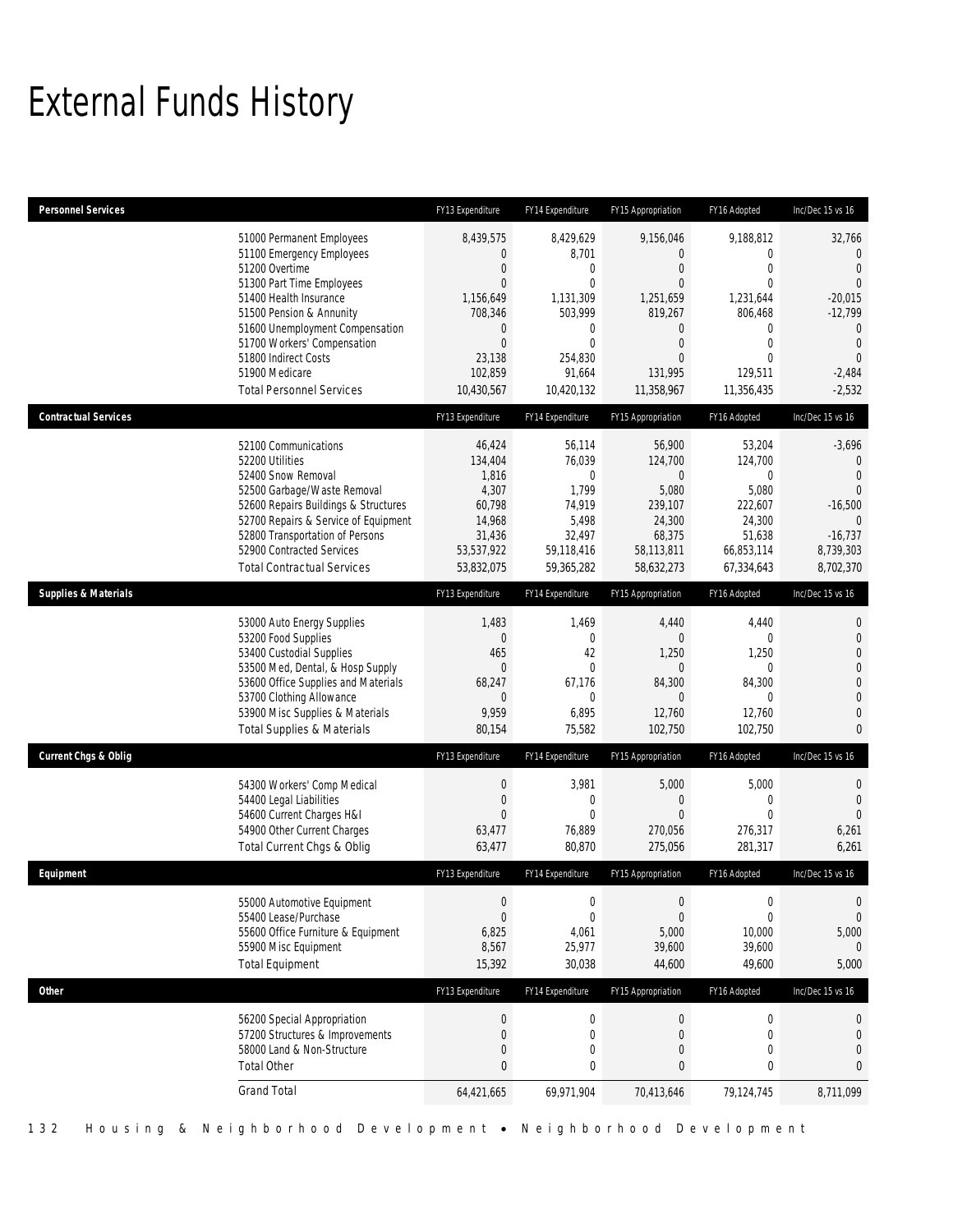# External Funds Personnel

| Title                              | Union<br>Code   | Grade | Position | FY16 Salary | Title                               | Union<br>Code   | Grade | Position | FY16 Salary |
|------------------------------------|-----------------|-------|----------|-------------|-------------------------------------|-----------------|-------|----------|-------------|
|                                    |                 |       |          |             |                                     |                 |       |          |             |
| Accountant                         | SU <sub>2</sub> | 21    | 0.75     | 52,713      | Legal Secretary                     | EXM             | 18    | 0.75     | 39,067      |
| <b>Accounting Manager</b>          | SU <sub>2</sub> | 22    | 0.75     | 60,408      | Loan Monitor                        | SU <sub>2</sub> | 19    | 1.50     | 95,694      |
| Admin Services Manager             | SU <sub>2</sub> | 21    | 0.75     | 55,889      | Manager Of Research & Dev           | SU <sub>2</sub> | 23    | 0.75     | 65,294      |
| <b>Administ Assist</b>             | <b>EXM</b>      | 19    | 3.26     | 183,045     | Neighborhood Business Manager       | SU <sub>2</sub> | 22    | 4.90     | 357,648     |
| Architect                          | SU <sub>2</sub> | 21    | 1.00     | 51,755      | Network Admin                       | SU <sub>2</sub> | 22    | 0.75     | 60,408      |
| Asset Manager                      | SU <sub>2</sub> | 21    | 0.75     | 55,889      | <b>Operations Manager</b>           | EXM             | 25    | 3.98     | 351,802     |
| <b>Assistant Director</b>          | EXM             | 26    | 5.43     | 498,814     | <b>Operations Specialist</b>        | SU <sub>2</sub> | 26    | 0.98     | 107,781     |
| Assistant-Director                 | EXM             | 26    | 2.40     | 233,040     | Policy Advisor                      | EXM             | 28    | 0.75     | 85,600      |
| <b>Assoc Deputy Director</b>       | <b>EXM</b>      | 28    | 0.75     | 85,600      | Procurement Officer                 | SU <sub>2</sub> | 20    | 0.75     | 51,710      |
| Asst Dir for Compliance-Loans      | <b>EXM</b>      | 26    | 0.75     | 61,199      | Program Assistant                   | SU <sub>2</sub> | 19    | 9.94     | 621,970     |
| <b>Asst Director</b>               | <b>EXM</b>      | 26    | 0.80     | 78,050      | Program Assistant (MultiLingual)    | SU <sub>2</sub> | 20    | 0.97     | 45,888      |
| <b>Budget Manager</b>              | SU <sub>2</sub> | 22    | 0.75     | 60,408      | Program Manager                     | SU <sub>2</sub> | 21    | 7.20     | 518,102     |
| <b>Communication Spec</b>          | EXM             | 22    | 0.75     | 53,466      | Project Manager                     | SU <sub>2</sub> | 21    | 4.60     | 342,785     |
| Compliance Monitor                 | SU <sub>2</sub> | 20    | 0.90     | 62,052      | Reasearch & Development Analyst     | SU <sub>2</sub> | 21    | 0.75     | 38,242      |
| Compliance Officer                 | SU <sub>2</sub> | 21    | 0.90     | 67,067      | Records Manager                     | SU <sub>2</sub> | 21    | 0.75     | 55,889      |
| Computer Specialist                | SU <sub>2</sub> | 20    | 1.50     | 103,420     | Secretary                           | SU <sub>2</sub> | 17    | 0.50     | 18,053      |
| Construction & Design Serv Manager | SU <sub>2</sub> | 24    | 1.00     | 94,108      | Senior Account Specialist           | SU <sub>2</sub> | 21    | 0.75     | 55,889      |
| <b>Construction Manager</b>        | SU <sub>2</sub> | 23    | 1.60     | 131,034     | Senior Asset Manager                | SU <sub>2</sub> | 24    | 0.75     | 49,368      |
| <b>Construction Specialist II</b>  | SU <sub>2</sub> | 21    | 2.00     | 149,037     | Spec Asst (DND)                     | EXM             | 25    | 0.75     | 67,650      |
| Controller                         | <b>EXM</b>      | 27    | 0.75     | 79,143      | Special Assistant                   | EXM             | 22    | 0.75     | 53,466      |
| construction Specialist I          | SU <sub>2</sub> | 20    | 5.78     | 371,010     | Sr Adm Services Clerk               | SU <sub>2</sub> | 18    | 0.75     | 44,275      |
| Deputy Director                    | <b>EXM</b>      | 27    | 0.50     | 52,762      | Sr Budget Manager                   | SU <sub>2</sub> | 24    | 0.75     | 70,581      |
| Deputy Director                    | <b>EXM</b>      | 29    | 4.65     | 532,041     | Sr Business Manager                 | SU <sub>2</sub> | 23    | 0.98     | 85,318      |
| Design Services Manager            | SU <sub>2</sub> | 24    | 0.98     | 89,913      | Sr Communications Spec              | EXM             | 24    | 0.75     | 62,546      |
| Digital Cartographer               | SU <sub>2</sub> | 22    | 0.75     | 60,408      | Sr Compliance Officer               | SU <sub>2</sub> | 22    | 0.90     | 56,032      |
| Director of Legal Unit             | <b>EXM</b>      | 28    | 0.75     | 85,600      | Sr Developer                        | SU <sub>4</sub> | 24    | 0.75     | 66,018      |
| Director of Marketing              | <b>EXM</b>      | 28    | 0.75     | 85,600      | Sr Housing Develop Officer          | SU <sub>2</sub> | 24    | 4.70     | 437,651     |
| Finance Manager                    | SU <sub>2</sub> | 22    | 0.75     | 60,408      | Sr Neigh Business Mgr               | SU <sub>2</sub> | 24    | 0.98     | 92,226      |
| <b>Financial Analyst</b>           | SU <sub>2</sub> | 19    | 0.75     | 47,847      | Sr Program Manager                  | SU <sub>2</sub> | 23    | 2.58     | 203,662     |
| <b>HMIS Administrator</b>          | SU <sub>2</sub> | 23    | 0.70     | 60,941      | Sr Project Manager                  | SU <sub>2</sub> | 23    | 2.78     | 242,024     |
| <b>HMIS Coordinator</b>            | SU <sub>2</sub> | 21    | 0.70     | 43,891      | Sr Project Manager (DND)            | SU <sub>2</sub> | 24    | 0.50     | 47,054      |
| Housing Crisis Case Coord          | SU <sub>2</sub> | 21    | 1.00     | 51,755      | Sr Research & Devel Anylst          | SU <sub>2</sub> | 22    | 0.75     | 51,176      |
| Housing Development Officer        | SU <sub>2</sub> | 22    | 9.75     | 728,878     | Sr Staff Attorney                   | EXM             | 26    | 0.75     | 67,010      |
| Innovation & Systems Manager       | SU <sub>2</sub> | 24    | 0.98     | 92,226      | Tenacy Preservation Rehousing Coord | SU <sub>2</sub> | 21    | 1.00     | 51,755      |
|                                    |                 |       |          |             | <b>Total</b>                        |                 |       | 118      | 9,239,051   |

# *Adjustments*

| <b>FY16 Total Request</b>    | 9,188,812  |
|------------------------------|------------|
| <b>Salary Savings</b>        | $-100.239$ |
| Chargebacks                  |            |
| Other                        | 50.000     |
| <b>Differential Payments</b> |            |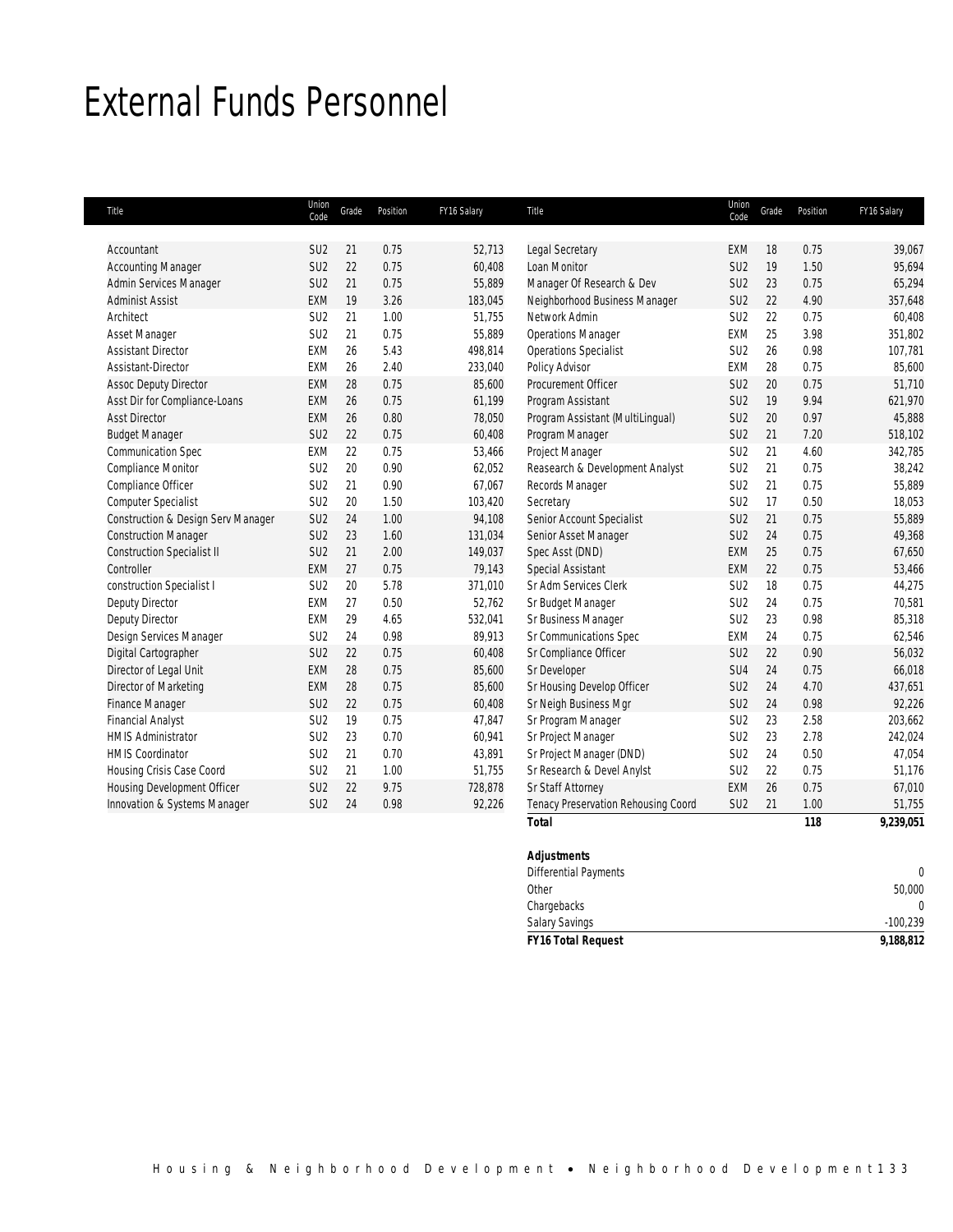# Program 1. Administration

### *Noah Stockman, Deputy Director, Organization 188100*

# *Program Description*

The Administration Program enforces Department policies and procedures and provides support services to all Neighborhood Development programs to ensure the effective completion of departmental goals in compliance with City, State and Federal laws and regulations.

| <b>Operating Budget</b>             | Actual '13          | Actual '14           | Approp '15          | <b>Budget '16</b>    |
|-------------------------------------|---------------------|----------------------|---------------------|----------------------|
| Personnel Services<br>Non Personnel | .197.381<br>340.266 | 1.111.283<br>390.071 | .211.078<br>392.151 | 1,278,912<br>413,332 |
| Total                               | 1,537,647           | 1,501,354            | 1,603,229           | ,692,244             |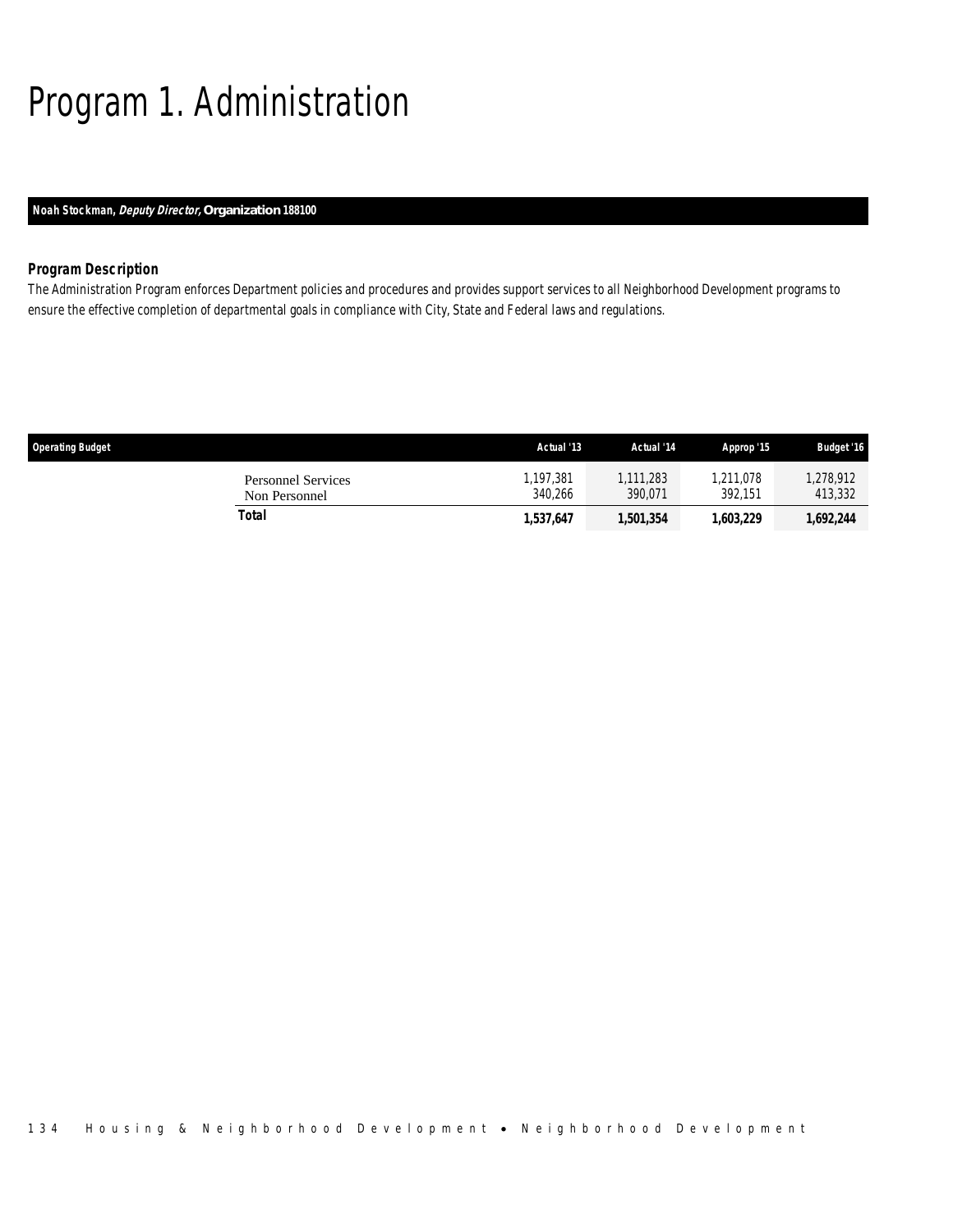# Program 2. Real Estate Management & Sales

# *Donald Wright, Deputy Director, Organization 188200*

# *Program Description*

The Real Estate Management & Sales Program works to manage disposal of foreclosed land parcels and foreclosed buildings as quickly as possible, and in a manner that generates revenue for the City and provides benefits to the community.

| <b>Operating Budget</b>                    | Actual '13         | Actual '14         | Approp '15         | <b>Budget '16</b>    |
|--------------------------------------------|--------------------|--------------------|--------------------|----------------------|
| <b>Personnel Services</b><br>Non Personnel | 636.383<br>721.021 | 848.881<br>752.693 | 996.840<br>810.874 | 1,019,403<br>641,963 |
| Total                                      | 1,357,404          | 1,601,574          | 1.807.714          | 1,661,366            |

*Performance* 

# Strategy: To dispose of tax-foreclosed and surplus property.

| <b>Performance Measures</b>                              | Actual '13 | Actual '14 | Projected '15 | Target '16 |
|----------------------------------------------------------|------------|------------|---------------|------------|
| City-owned buildings sold, transferred, or<br>demolished |            |            |               |            |
| City-owned land parcels sold or transferred              | 25         | 100        | 56            | 134        |
| Inventory: City-owned buildings                          | 47         | 42         | 39            | 40         |
| Inventory: City-owned land parcels                       | .377       | ,308       | .292          | 1.124      |

**Strategy:** To ensure city-owned real estate meets community objectives.

| <b>Performance Measures</b>                                    | Actual '13 | Actual '14 | Projected '15 | Target '16 |
|----------------------------------------------------------------|------------|------------|---------------|------------|
| Amount of revenue generated by city real<br>estate sales       | 34,502     | 439,450    | 3.077.268     | 2,619,100  |
| Number of housing units created on city real<br>estate         |            | 193        | 109           | 332        |
| Square feet of commercial space created on<br>city real estate |            | 32.700     | 3.704         | 61,104     |
| Square feet of open space created on city real<br>estate       | 49.824     | 107.457    | 12,201        | 500,865    |

**Strategy:** To manage tax-foreclosed and surplus property.

| <b>Performance Measures</b>                                                                                             | Actual '13 | Actual '14 | Projected '15 | Target '16   |
|-------------------------------------------------------------------------------------------------------------------------|------------|------------|---------------|--------------|
| Cost per square foot to maintain City-owned<br>buildings<br>Cost per square foot to maintain City-owned<br>land parcels |            |            |               | 1.36<br>0.14 |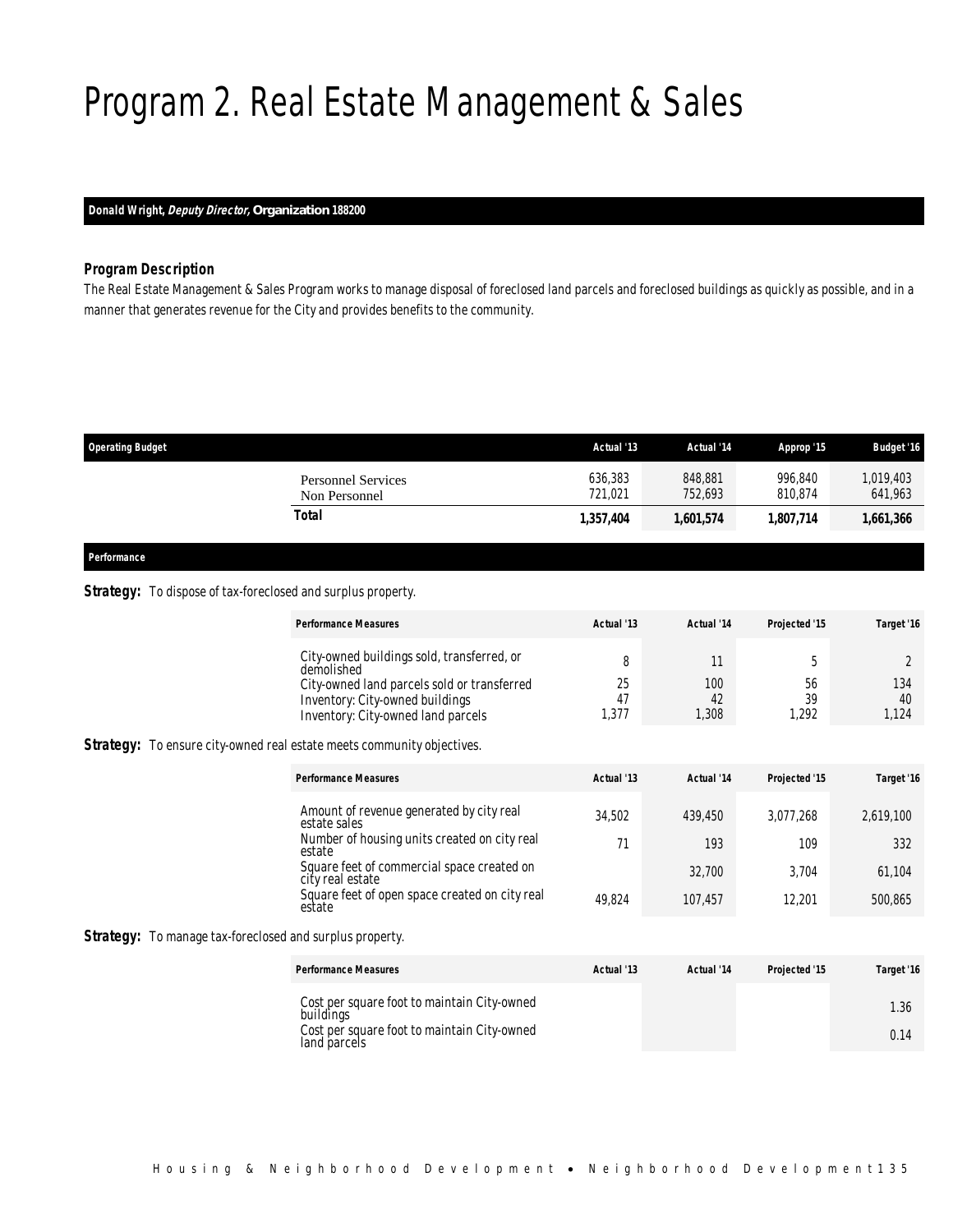# Program 3. Housing Development & Services

# *Robert Consalvo, Theresa Gallagher,Elizabeth Doyle, Deputy Directors, Organization 188300*

# *Program Description*

DND's Housing Development and Services programs support a wide range of housing creation and support activities that strive to make Boston the most livable city in the nation. This is accomplished through the work of the Boston Home Center (BHC), Neighborhood Housing Development (NHD), and the Supportive Housing (SH) divisions. BHC is designed to help Boston residents obtain, retain, and improve their homes. NHD works with non-profit and forprofit partners to develop and preserve affordable housing. SH provides funding for housing and supportive services for Boston's homeless and those at risk of homelessness. In 2014, Mayor Walsh announced his Boston 2030 plan which outlines a new comprehensive approach to accommodating Boston's complex housing needs over the next 15 years. Funding committed for the new plan has been renamed the "Housing 2030 Fund" which is now included in the Neighborhood Development Operating Budget in "Program 3. Housing Development and Services."

| <b>Operating Budget</b> |                                                                                | Actual '13        | Actual '14        | Approp '15        | <b>Budget '16</b>    |
|-------------------------|--------------------------------------------------------------------------------|-------------------|-------------------|-------------------|----------------------|
|                         | <b>Personnel Services</b><br>Non Personnel                                     | 764,563<br>26.520 | 861,776<br>10,993 | 537,054<br>11,416 | 604,655<br>7,261,493 |
|                         | <b>Total</b>                                                                   | 791,083           | 872,769           | 548,470           | 7,866,148            |
| Performance             |                                                                                |                   |                   |                   |                      |
|                         | <b>Strategy:</b> To assist existing homeowners in retaining their homes.       |                   |                   |                   |                      |
|                         | <b>Performance Measures</b>                                                    | Actual '13        | Actual '14        | Projected '15     | Target '16           |
|                         | Homeowners assisted with foreclosure<br>prevention counseling                  | 458               | 356               | 304               | 250                  |
|                         | Homeowners assisted with foreclosure<br>prevention counseling who avoided      | 503               | 391               | 273               | 300                  |
|                         | <b>Strategy:</b> To assist tenants & landlords to preserve their tenancies.    |                   |                   |                   |                      |
|                         | <b>Performance Measures</b>                                                    | Actual '13        | Actual '14        | Projected '15     | Target '16           |
|                         | # of subsidized evictions prevented                                            |                   | 64                | 287               | 300                  |
|                         | Strategy: To create and preserve affordable housing through direct funding.    |                   |                   |                   |                      |
|                         | <b>Performance Measures</b>                                                    | Actual '13        | Actual '14        | Projected '15     | Target '16           |
|                         | Housing Units Permitted: Affordable                                            | 346               | 872               | 685               | 600                  |
|                         | <b>Strategy:</b> To ensure growth & affordability in Boston's housing market.  |                   |                   |                   |                      |
|                         | <b>Performance Measures</b>                                                    | Actual '13        | Actual '14        | Projected '15     | Target '16           |
|                         | Housing Units Permitted: Market-rate<br>Housing Units Permitted: Middle Income | 2.400<br>618      | 2.918<br>833      | 3.851<br>1.482    | 1.800<br>875         |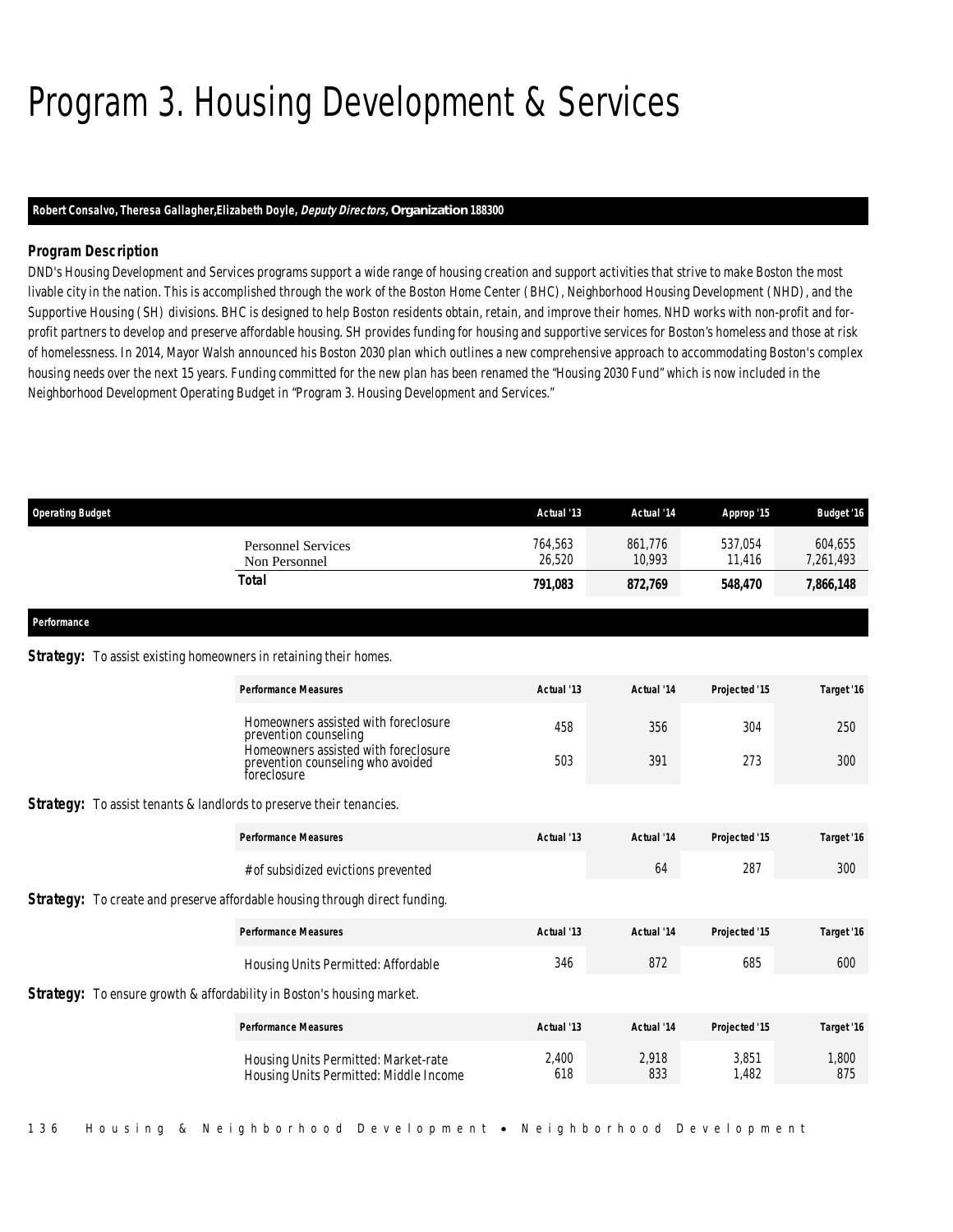Strategy: To foster homeownership in Boston neighborhoods.

|                                                                               | <b>Performance Measures</b>                                                                                                                                                                                              | Actual '13 | Actual '14      | Projected '15         | Target '16             |
|-------------------------------------------------------------------------------|--------------------------------------------------------------------------------------------------------------------------------------------------------------------------------------------------------------------------|------------|-----------------|-----------------------|------------------------|
|                                                                               | New homebuyers provided with financial<br>assistance                                                                                                                                                                     | 65         | 96              | 76                    | 150                    |
| <b>Strategy:</b> To help homeowners improve their homes and communities.      |                                                                                                                                                                                                                          |            |                 |                       |                        |
|                                                                               | <b>Performance Measures</b>                                                                                                                                                                                              | Actual '13 | Actual '14      | Projected '15         | Target '16             |
|                                                                               | Housing units repaired/rehabbed with<br>homeowner loan/grant including lead paint<br>abatement                                                                                                                           | 2,485      | 2,116           | 2,188                 | 2,000                  |
| <b>Strategy:</b> To provide assistance towards ending homelessness in Boston. |                                                                                                                                                                                                                          |            |                 |                       |                        |
|                                                                               | <b>Performance Measures</b>                                                                                                                                                                                              | Actual '13 | Actual '14      | Projected '15         | Target '16             |
|                                                                               | # of High Utilizes of Emergency Services<br>(HUES) individuals placed into housing<br># of homeless veterans housed<br># of long term homeless individuals housed<br># of persistently unsheltered individuals<br>housed |            | 28<br>122<br>41 | 16<br>184<br>97<br>33 | 24<br>175<br>100<br>40 |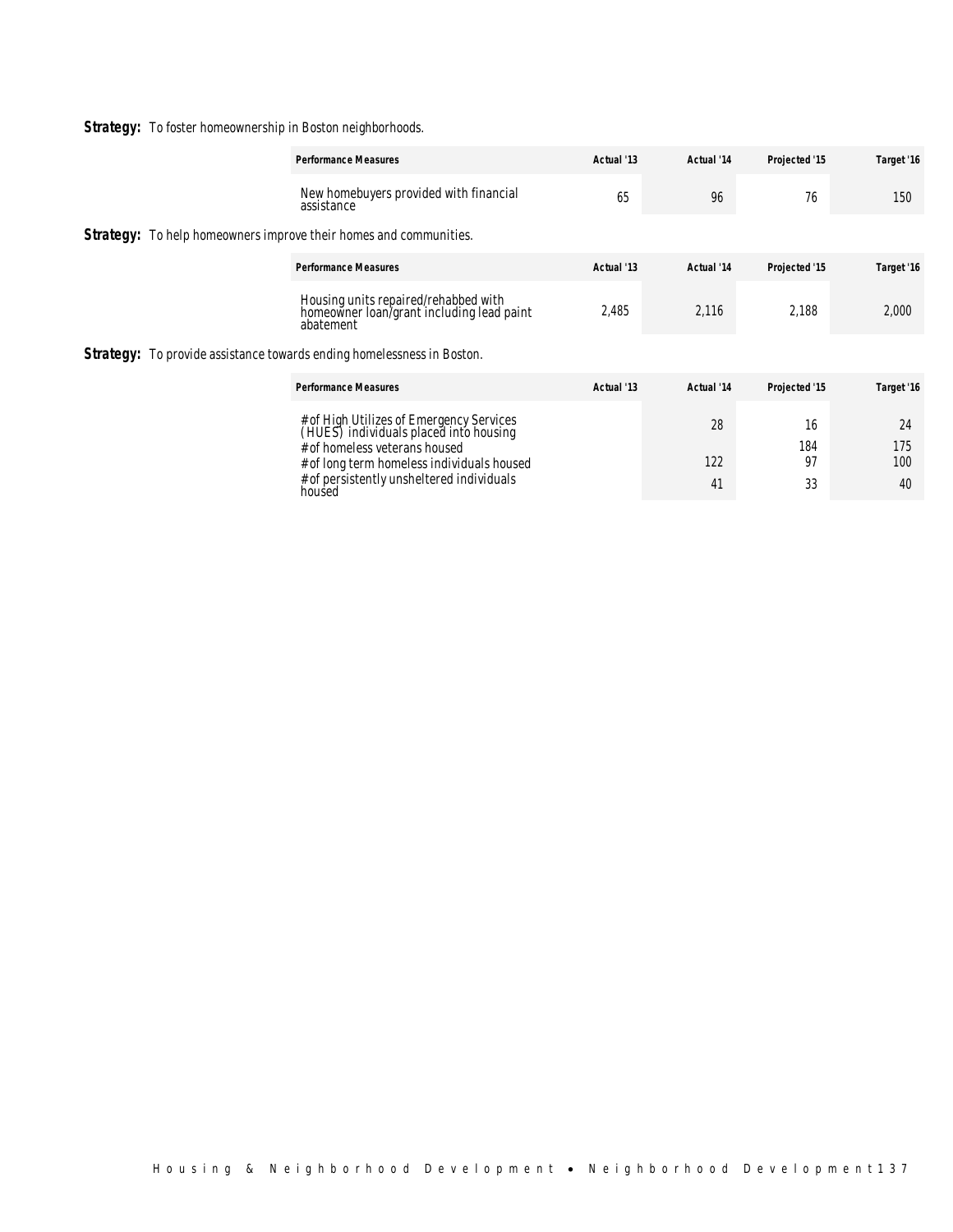# Program 4. Business Services

# *Rafael Carbonell, Deputy Director, Organization 188500*

# *Program Description*

The Neighborhood Business Services Program works to develop and preserve economically viable and attractive businesses in Main Street districts and other neighborhood business districts, to create jobs, and increase the City's tax base.

| <b>Operating Budget</b>                                             |                                                                                                          | Actual '13        | Actual '14       | Approp '15        | <b>Budget '16</b> |
|---------------------------------------------------------------------|----------------------------------------------------------------------------------------------------------|-------------------|------------------|-------------------|-------------------|
|                                                                     | <b>Personnel Services</b><br>Non Personnel                                                               | 161,974<br>27,743 | 69,342<br>33,210 | 85,425<br>456,656 | 86,851<br>453,656 |
|                                                                     | <b>Total</b>                                                                                             | 189,717           | 102,552          | 542,081           | 540,507           |
| Performance                                                         |                                                                                                          |                   |                  |                   |                   |
| Strategy: To create jobs and help open new businesses.              |                                                                                                          |                   |                  |                   |                   |
|                                                                     | <b>Performance Measures</b>                                                                              | Actual '13        | Actual '14       | Projected '15     | Target '16        |
|                                                                     | Jobs created through all OBD programs<br>New businesses opened with financial or<br>technical assistance | 1,243<br>136      | 1,030<br>147     | 1,580<br>121      | 1,300<br>240      |
| <b>Strategy:</b> To enhance Boston Main Streets.                    |                                                                                                          |                   |                  |                   |                   |
|                                                                     | <b>Performance Measures</b>                                                                              | Actual '13        | Actual '14       | Projected '15     | Target '16        |
|                                                                     | % of Main Street storefronts occupied                                                                    | 94%               | 95%              | 94%               | 95%               |
| <b>Strategy:</b> To improve business assistance tools and services. |                                                                                                          |                   |                  |                   |                   |
|                                                                     | <b>Performance Measures</b>                                                                              | Actual '13        | Actual '14       | Projected '15     | Target '16        |
|                                                                     | Storefronts improved                                                                                     | 116               | 121              | 105               | 120               |
| <b>Strategy:</b> To improve customer service for businesses.        |                                                                                                          |                   |                  |                   |                   |
|                                                                     | <b>Performance Measures</b>                                                                              | Actual '13        | Actual '14       | Projected '15     | Target '16        |
|                                                                     | Businesses assisted with financial or<br>technical assistance                                            | 2,530             | 3,173            | 3,619             | 4,180             |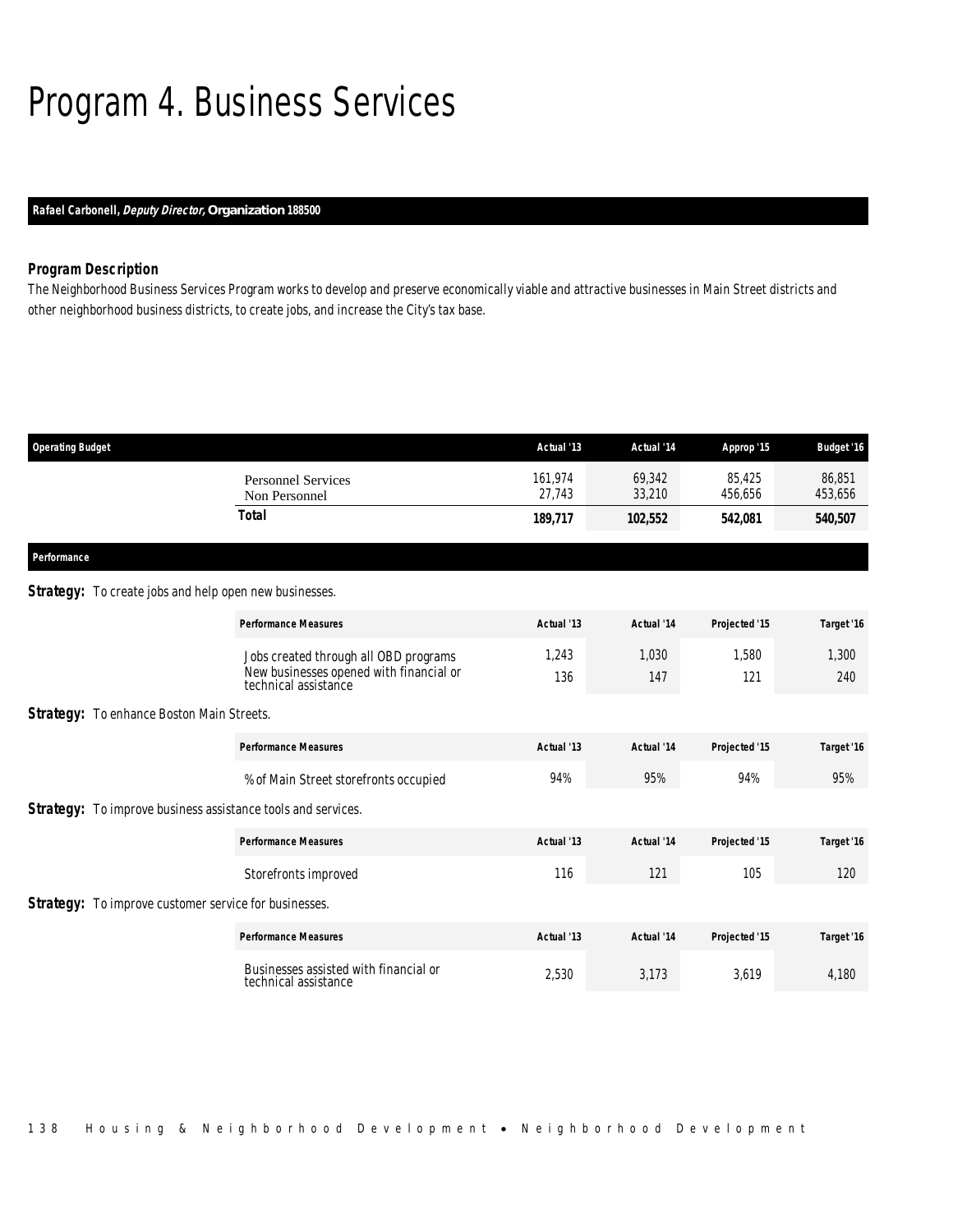# External Funds Projects

*ARRA - CDBG* 

#### *Project Mission*

The Community Development Block Grant (CDBG-R) program under ARRA enabled local governments to undertake a wide range of activities intended to create suitable living environments, provide decent affordable housing and create economic opportunities, primarily for persons of low and moderate income. The City of Boston allocated all CDBG-R funds for housing development, economic development, and construction and public facilities. All of these activities met the national objective of providing a benefit (housing, jobs, or services) to low and moderate-income persons or areas. CDBG-R was a three-year grant totaling \$5,366,011 that started on 6/5/2009 and ended on 9/30/2012.

### *ARRA - Homeless Prevention and Rapid Re-housing Program*

#### *Project Mission*

The Homelessness Prevention and Rapid Re-housing Program (HPRP) under ARRA provided financial assistance and services to prevent individuals and families from becoming homeless and help those who are experiencing homelessness to be quickly re-housed and stabilized. The funds under this program targeted individuals and families who would be homeless but for this assistance. The funds provided short-term or medium-term rental assistance and housing relocation and stabilization services, including mediation, credit counseling, security or utility deposits, utility payments, moving cost assistance, and case management. At least 60 percent of funds had to be spent within two years and all funds had to be spent within three years. HPRP was a three-year grant totaling \$8,209,151 that started on 7/22/2009 and ended on 7/21/2012.

*ARRA – Neighborhood Stabilization Program* 

#### *Project Mission*

The ARRA Neighborhood Stabilization Program grant was made available to Boston and several other direct grant communities on a competitive basis from the US Department of Housing and Urban Development. The NSP initiative was created as part of the "Housing and Economic Recovery Act of 2009" designed to boost local economies through the provision of resources to purchase and rehab foreclosed homes. This was the second round of NSP funding in the amount of \$13.6M for the purpose of expanding the City's existing strategies of foreclosure prevention and reclamation efforts. Specifically, this funding allowed the City to support responsible redevelopment of foreclosed homes in those neighborhoods most burdened by Boston's bank-owned properties, namely Dorchester, East Boston, Roxbury, Hyde Park, and Mattapan. ARRA NSP was a three year grant totaling \$13,610,343 that started on 2/11/2010 and ended 2/10/2013, however any program income received may continue to be expended.

# *Abandoned Property Rehab Grant*

#### *Project Mission*

Abandoned Property Rehab Grant was a three year grant from the Commonwealth of Massachusetts' Attorney General's Office targeted to promote the rehabilitation of distressed/abandoned properties in highforeclosure areas of Boston that cannot be rehabilitated through other means being implemented by the City. This was a multi-year grant totaling \$150,000 that started on 1/4/2010 and ended on 12/31/2014.

*BRA/HODAG Program Income* 

#### *Project Mission*

The BRA/HODAG Program is program income generated from a HODAG loan the BRA made to the Douglas Housing Plaza Phase I Development. The funds totaling \$4,297,327 are being used to help fund the City's housing development pipeline in FY15.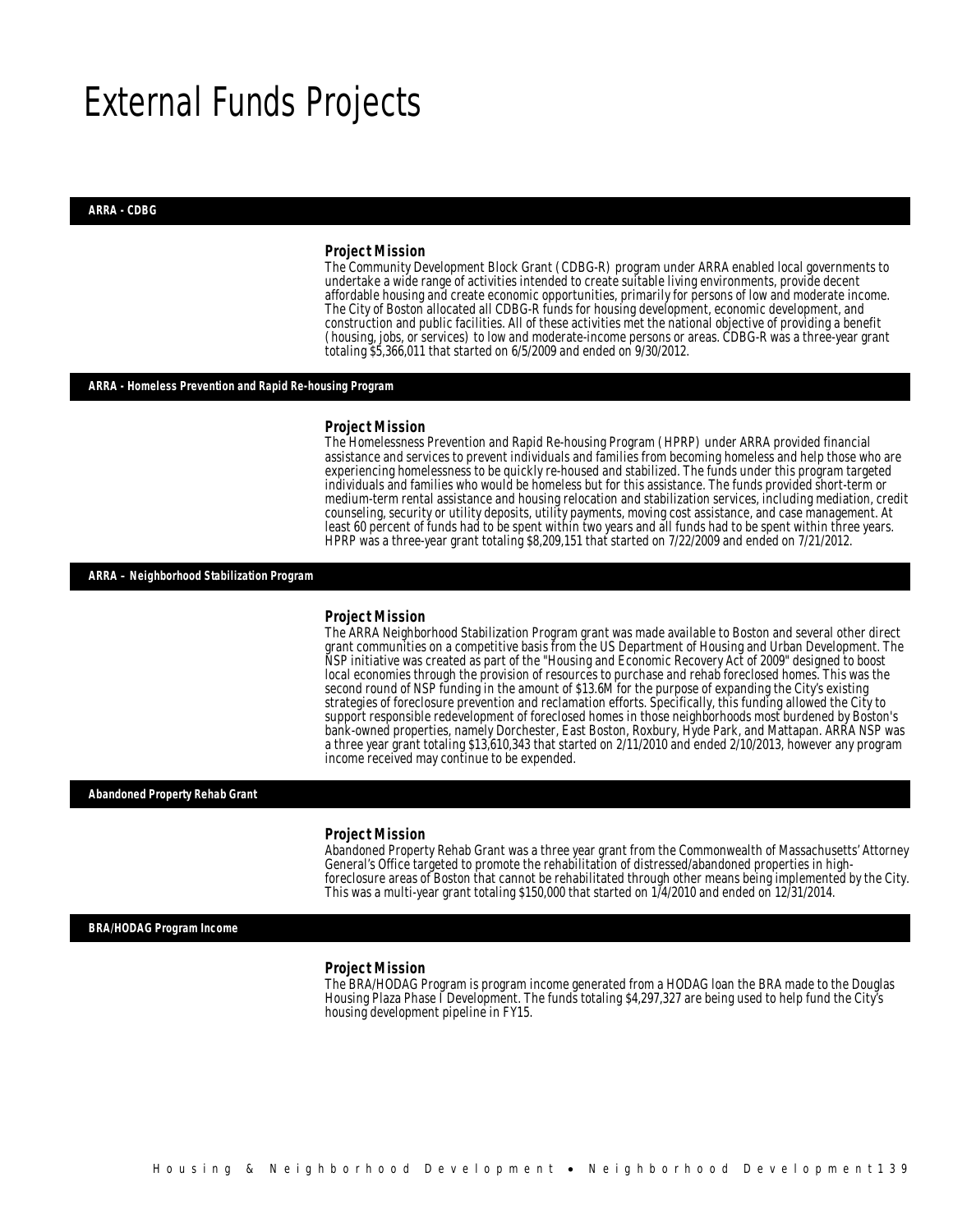The purpose of the Brownfields Economic Development Initiative (BEDI) is to spur the return of Brownfields to productive economic use through financial assistance to public entities and enhance the security or improve the viability of a project financed with Section 108 guaranteed loan authority. BEDI grants must be used in conjunction with a new Section 108 guaranteed loan commitment. The most recent BEDI grant was used to promote the remediation and redevelopment of the former Modern Electroplating Brownfields site, with a portion of the funding being used to pay environmental monitoring at the Dudley Police Station. The grant totaling \$1,750,000 started on 6/9/2008 and ends on 8/30/2017.

#### *Choice Neighborhoods Implementation Grant*

### *Project Mission*

The Choice Neighborhood Implementation Grant is a competitive grant from the US Department of Housing and Urban Development. The grant is being used to redevelop the Woodledge/Morrant Bay Apartments and revitalize Dorchester's Quincy Street Corridor. The grant also aims to link affordable housing with quality schools, public transportation, good jobs, and safe streets thus totally transforming the neighborhood. The grant totaling \$20,500,000 started on 1/12/2012 and ends on 9/30/2017.

#### *Community Challenge Planning Grant*

#### *Project Mission*

The Community Challenge Grant is a competitive grant from the US Department of Housing and Urban Development. The grant is being used for planning, strategic land acquisition, and for outreach & engagement in order to facilitate smart growth and transit-oriented development along the Fairmount Commuter Rail Line in conjunction with four new train stations and improvements to existing stations. The grant totaling \$1,865,160 started on 2/15/2012 and ends on 2/14/2015.

*Community Development Block Grant* 

#### *Project Mission*

Ì

The Community Development Block Grant (CDBG) is an annual entitlement grant from the U.S. Department of Housing and Urban Development to the City of Boston designed to fund a variety of neighborhood development activities. At least 70 percent of CDBG funds must be used to benefit low- and moderate-income households. CDBG funds are used to produce and preserve affordable housing, revitalize neighborhood commercial districts, assist the renovation of non-profit facilities, improve vacant lots, promote and monitor fair housing activities, and assist non-profit organizations in the operation of emergency shelters, health care, child care, youth and adult literacy programs. CDBG funds cannot be used for general government services or to replace funding cuts from existing public service activities. The CDBG awards for FY13, FY14, and FY15 were \$15,929,397, \$16,834,371, and \$16,390,443 respectively. The FY16 award is \$16,101,121. The Community Development Block Grant (CDBG) is an annual entitlement grant from the U.S. Department of Housing and Urban Development to the City of Boston designed to fund a variety of neighborhood development activities. At least 70 percent of CDBG funds must be used to benefit low- and moderate-income households. CDBG funds are used to produce and preserve affordable housing, revitalize neighborhood commercial districts, assist the renovation of non-profit facilities, improve vacant lots, promote and monitor fair housing activities, and assist non-profit organizations in the operation of emergency shelters, health care, child care, youth and adult literacy programs. CDBG funds cannot be used for general government services or to replace funding cuts from existing public service activities. The CDBG awards for FY13, FY14, and FY15 were \$15,929,397, \$16,834,371, and \$16,390,443 respectively. The FY16 award is \$16,101,121.

#### *Continuum of Care*

#### *Project Mission*

The Continuum of Care (CoC) program combines the previously standalone Supportive Housing and Shelter Plus Care programs into one annual competitive grant program from the US Department of Housing and Urban Development (HUD). The purpose of the program is to assist individuals and families experiencing homelessness and to provide the services needed to help such individuals move into transitional and permanent housing, with the goal of long term stability. Specifically, the program helps develop housing and related supportive services for people moving from homelessness to independent living and provides rental assistance that, when combined with social services, provides supportive housing for homeless people with disabilities and their families. The CoC award for FY13, FY14, and FY15 was \$21,591,468, \$24,278,700 and \$23,543,999 respectively. The FY16 award is \$24,163,154.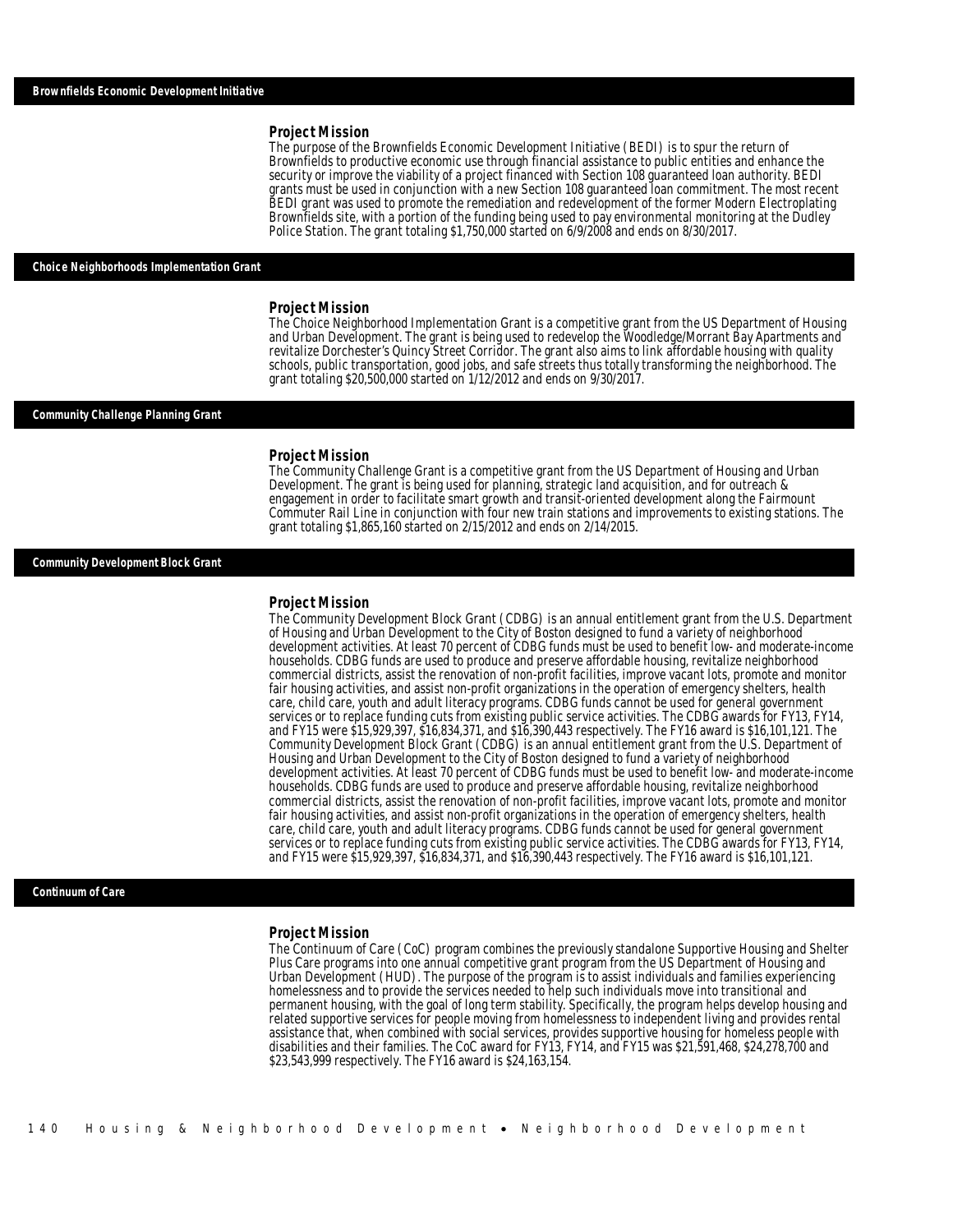The Economic Development Initiative (EDI) Program is a special HUD program that makes available grants to cities to spur economic opportunity by creating jobs, attracting private partnerships, and training residents for new job opportunities; to promote community development through a long-term economic development strategy; to establish community-based partnerships; and to develop a plan for responding to community needs by integrating economic, physical, human, and other strategies. EDI must be used in conjunction with loans guaranteed under the Section 108 Program to enhance the feasibility of economic development and revitalization projects financed with Section 108 Loan Guarantee funds.

#### *Emergency Solutions Grant*

#### *Project Mission*

Formerly the Emergency Shelter Grant, the Emergency Solutions Grant (ESG) is an annual entitlement grant to the City of Boston from the U.S. Department of Housing and Urban Development. It is used to assist individuals and families to quickly regain stability in permanent housing after experiencing a crisis or homelessness. The ESG awards for FY13, FY14, and FY15 were \$1,515,160; \$1,161,878 and \$1,367,603 respectively. The FY16 award is \$1,460,989.

*EPA/Brownfields* 

#### *Project Mission*

The U.S. Environmental Protection Agency makes Brownfield Assessment and Clean-up grants available on a competitive basis. These grants are used to evaluate and/or clean-up contamination at EPA-eligible Brownfield sites. Brownfields are defined as real property, expansion, redevelopment, or re-use of which may be complicated by the presence or the potential presence of a hazardous substance, pollutant, or contaminant. In FY15, assessment grant funds were used to assess environmental conditions on parcels abutting or near the Fairmount-Indigo Commuter Rail line. The three-year grant totaling \$400,000 started on10/1/2014 and ended on 9/30/2017.

#### *Home Investment Partnership (HOME)*

### *Project Mission*

The HOME Partnership Program is an annual entitlement grant from the U.S. Department of Housing and Urban Development (HUD) to the City of Boston to support the development of affordable housing. Eligible activities include new construction or rehabilitation of housing, tenant-based rental assistance for up to two years, and assistance to first-time homebuyers. All HOME funds must be used to benefit low and moderate income households. Fifteen percent of HOME funds are set aside for Community Housing Development Organizations. HOME grants are four years in duration. The Home awards in FY13, FY14 and FY15 were \$4,090,712; \$4,418,285 and \$4,524,340 respectively. The FY16 award is \$3,998,161.

### *HomeCorp*

#### *Project Mission*

Homecorp are grants from the Commonwealth of Massachusetts Attorney General's Office. The purpose of the funding is to help the City mitigate the impact of the foreclosure crisis, revitalize distressed neighborhoods that have suffered the impact of foreclosure clusters, and to promote homeownership and affordable housing. The HomeCorp awards totaling \$495,000 began on 9/21/2012 and ended 12/31/2014.

### *HOPWA*

#### *Project Mission*

The Housing Opportunities for People with AIDS (HOPWA) Program is a three year grant awarded annually from the U.S. Department of Housing and Urban Development to the City of Boston. The program is designed to provide affordable, appropriate housing for people with AIDS (PWAs) in the metropolitan Boston area. Eligible activities include housing, counseling, housing development, rental assistance, technical assistance, homelessness prevention, operating costs including support services, and housing-related costs. DND will be directing these funds to three primary activities: metropolitan-area housing counseling to help PWAs find/retain affordable housing, technical assistance to developers of housing for PWAs, and emergency assistance payments to help PWAs retain their existing housing. The HOPWA awards in FY13, FY14 and FY15<br>were; \$1,878,288; \$2,087,647 and \$2,245,485 respectively. The FY16 award is \$2,715,215.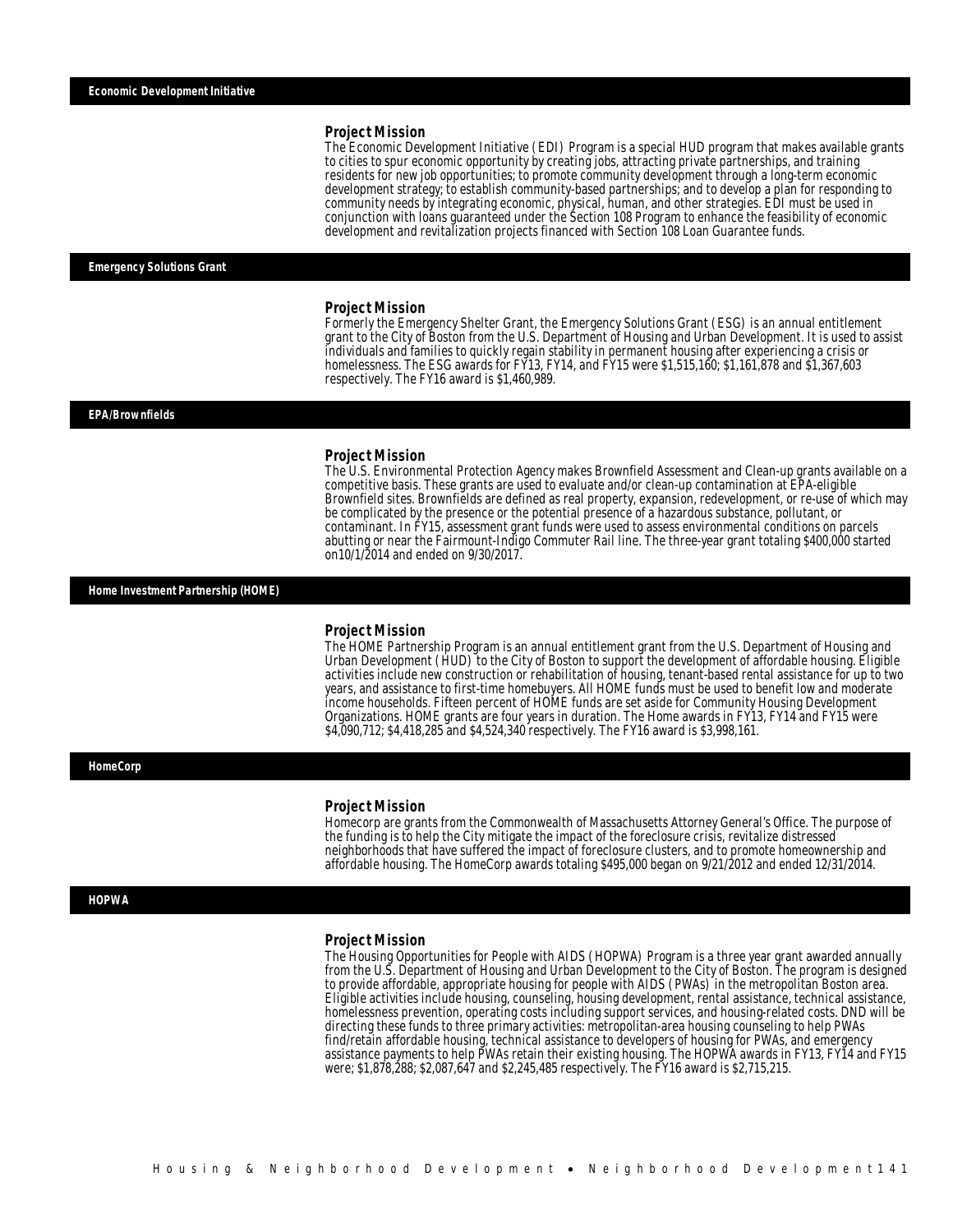The Inclusionary Development (IDP) fund is managed jointly by the Boston Redevelopment Authority and the Department of Neighborhood Development. The fund is capitalized through fee paid by private developers in lieu of building onsite inclusionary affordable housing. In FY16, IDP will be used to fund the department's affordable housing production pipeline.

#### *Lead Paint Abatement*

#### *Project Mission*

The Lead Paint Abatement grant is a competitive 36-month grant from the U.S. Department of Housing and Urban Development's Office of Healthy Homes and Lead Hazard Control to the City of Boston. The purpose of the grant is to reduce the exposure of young children to lead-based paint hazards in their homes through intensive services consisting of counseling, outreach and abatement in the high-risk target areas of Dorchester, Roxbury and Mattapan and to provide financing services citywide. Activities include abatement, inspections, risk assessments, and temporary relocations. The grant awarded in FY12 totaling \$2,475,000 started on 10/1/2011 and ended on 10/31/2014. The grant awarded in FY14 totaling \$2,500,000 started on 8/1/2013 and ends 10/31/2016.

#### *MassWorks*

#### *Project Mission*

This funding, received through the Commonwealth of Massachusetts Executive Office of Housing and Economic Development's MassWorks program, was used in collaboration with Dorchester Bay Economic Development Corporation to rehabilitate a long-vacant 36,000 square foot former meat processing facility into a food production business center. The project will maximize business and job opportunities for residents of Dorchester, Roxbury and Mattapan. The total award was \$1,500,000.

### *Neighborhood Development Fund*

#### *Project Mission*

The Neighborhood Development Fund receives revenue from the repayment of Urban Development Action Grant (UDAG) loans to the City. Funds can be used for eligible HUD Title I activities which are somewhat less restrictive than CDBG regulations.

### *Neighborhood Stabilization Program (Federal Funds)*

#### *Project Mission*

Neighborhood Stabilization Program (NSP) was a non-competitive grant awarded to eligible cities from the US Department of Housing and Urban Development. Funds were used to establish financial mechanisms for purchase and redevelopment of foreclosed homes and residential properties. Such mechanisms included soft-seconds, loan loss reserves, and shared-equity loans for low and moderate income homebuyers; purchase and rehabilitation of homes and residential properties that were abandoned or foreclosed upon in order to sell, rent, or redevelop such homes as properties; establish land banks for homes that were foreclosed upon; demolish blighted structures; and redevelop demolished or vacant properties. NSP funds were to be committed within 18 months of the grant start date and all funds had to be spent within three years. The grant totaling \$4,230,191 started on 03/09/2009 and ended on 03/08/2013.

#### *Neighborhood Stabilization Program (State Funds)*

#### *Project Mission*

Neighborhood Stabilization Program grants were made available to Boston and several other direct grant communities on a non-competitive basis from the Massachusetts Department of Housing and Community Development. The Commonwealth of Massachusetts agreed to match Boston's HUD NSP funds \$1-\$1 and NSP admin funds \$0.50-\$1. Funds were used to establish financial mechanisms for purchase and redevelopment of foreclosed homes and residential properties. Such mechanisms included soft-seconds, loan loss reserves, and shared-equity loans for low and moderate income homebuyers; purchase and rehabilitation of homes and residential properties that were abandoned or foreclosed upon in order to sell, rent, or redevelop such homes as properties; establish land banks for homes that were foreclosed upon; demolish blighted structures; and redevelop demolished or vacant properties. The first NSP State grant totaling \$4,020,500 started date on 07/20/2009 and ended on 03/31/2013. A second NSP State grant totaling \$999,999 started on 08/11/2011 and ended on March 31, 2014.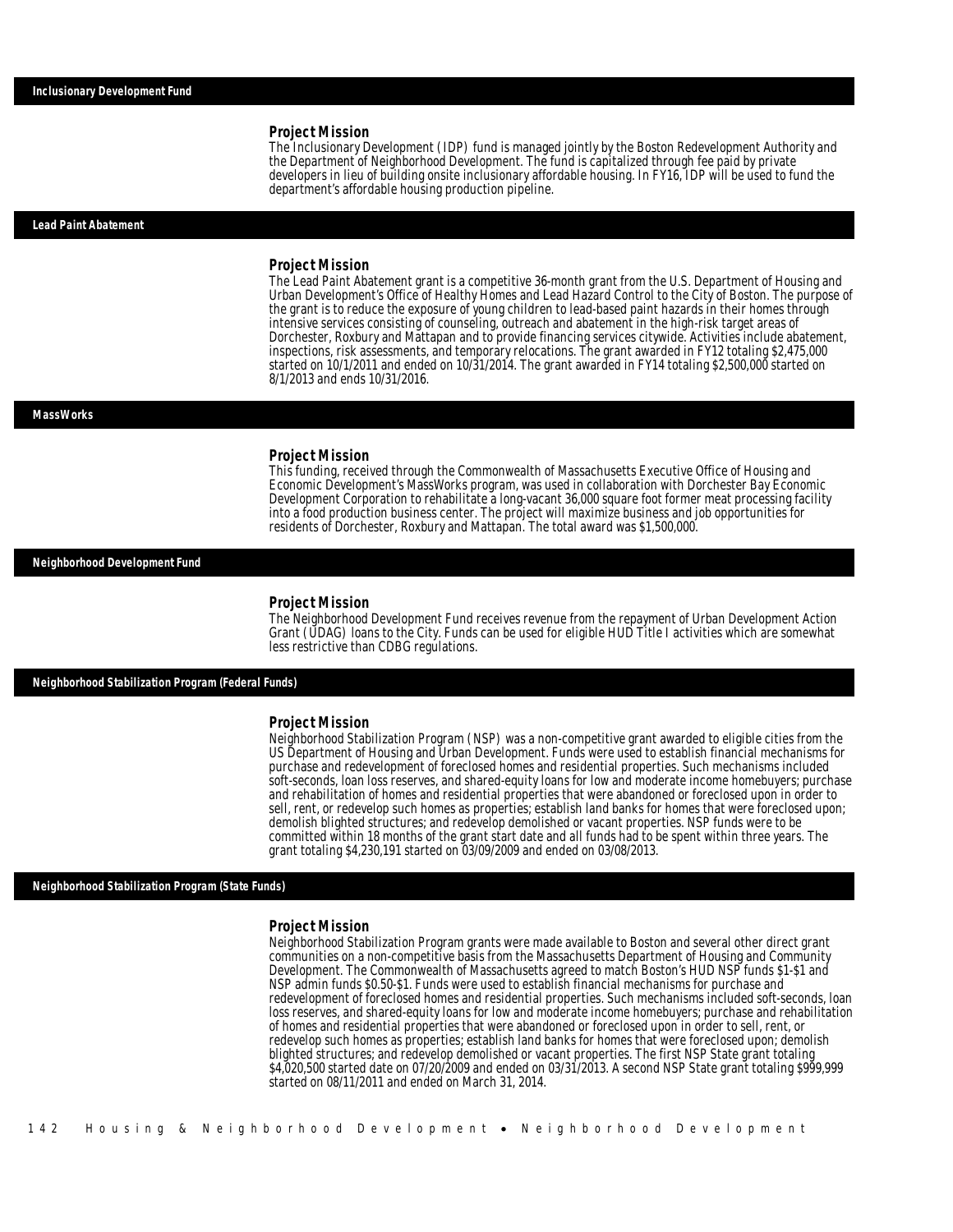The Regional Foreclosure Education grant from the Commonwealth of Massachusetts supported the expansion of foreclosure counseling providers under contract with the City of Boston. These providers served geographic areas of Boston with high rates of default and foreclosures targeting occupants of 1-4 unit properties. The grant totaling \$198,456 started on 1/1/2014 and ended on 12/31/2014. Î

#### *Regional Network Innovations to End Homelessness*

#### *Project Mission*

The Regional Network Innovations to End Homelessness grants were made available to the Boston Regional Network from the Massachusetts Interagency Council on Housing and Homelessness through the Department of Housing and Community Development on a competitive basis. Grant funds were used for implementing innovative strategies that inform new and emerging statewide housing approaches to ending homelessness. The grant totaling \$1,746,898 started on 5/14/2009 and ended on 6/30/2011.

### *Section 108 Loan Guarantee Programs/Section 108 Unrestricted*

#### *Project Mission*

Section 108 funds are available to eligible cities from the U.S. Department of Housing and Urban Development (HUD) on an application basis. Section 108 funds are secured by the City through a pledge of its current and future CDBG grant awards. These funds are used for economic development projects. The Boston Invests in Growth Loan Fund is a \$40 million HUD Section 108 funded loan pool designed to jumpstart well-financed construction projects, create jobs, and strengthen Boston's economy. This program is designed for large commercial projects in Boston that have both permanent financing and equity in place. Boston Invests will finance the gap that remains between the financing and equity and the total project cost, known as mezzanine financing. In addition, up to 10% of the loan pool will be set aside for smaller neighborhood based projects of at least 5,000 square feet, the underwriting criteria for which will be the same as for the larger loans but the interest rate charged as well as the additional interest paid at the end will be lower. Additionally, \$2.5 million HUD Section 108 funded loan pool will be used for energy efficiency and to promote job creation. The Section 108 Spread Unrestricted Fund is income earned as a result of the interest spread between Section 108 loan repayments owed to DND by its borrowers and Section 108 repayments DND owes to HUD. In FY16, DND will use this source to fund Main Streets districts and Restore projects that do not meet CDBG eligibility requirements. Î

*Triple Decker Initiative* 

#### *Project Mission*

The Triple-Decker Initiative was supported by funds from the Boston Redevelopment Authority. The program funds Neighborhood Development's 3D Advantage Program which facilitates the owner-occupant purchases of triple-deckers and the 3D HELP program which supports the renovation and energy retrofitting of owneroccupied triple-deckers. The Triple Decker awards in FY13, FY14, and FY15 were \$375,000, \$300,000, and \$225,000.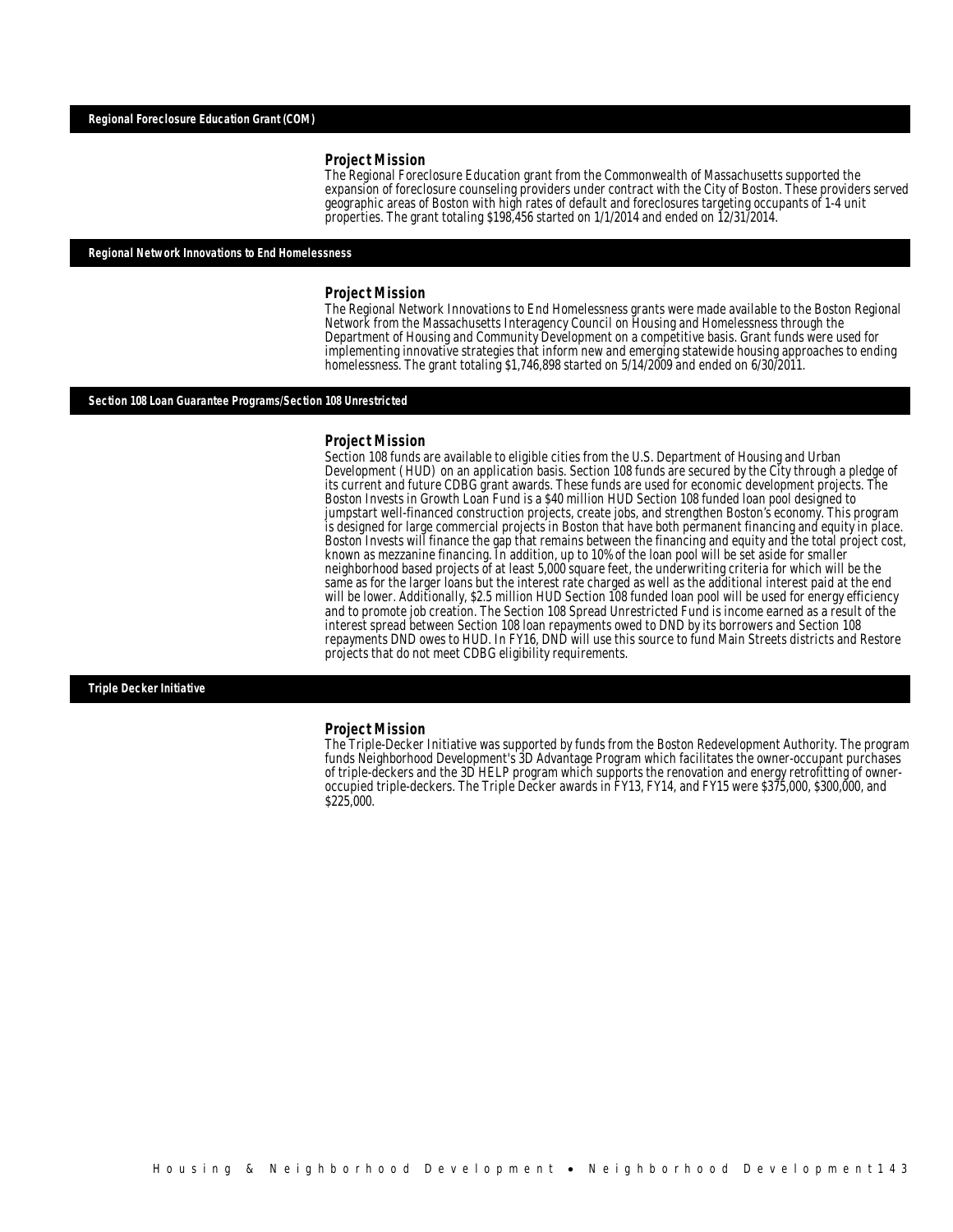# Neighborhood Development Capital Budget

# *Overview*

Capital investment will support efforts to repair and rebuild public facilities, revitalize neighborhood business districts, and improve public spaces operated by the Department of Neighborhood Development.

# *FY16 Major Initiatives*

• Work at the Strand Theatre will continue, with construction beginning on access improvements throughout the building.

| <b>Capital Budget Expenditures</b> | Total Actual '13 | Total Actual '14 |          | <b>Estimated '15 Total Projected '16</b> |
|------------------------------------|------------------|------------------|----------|------------------------------------------|
| Total Department                   | .999.536         | 1,394,053        | .915.000 | .083.000                                 |